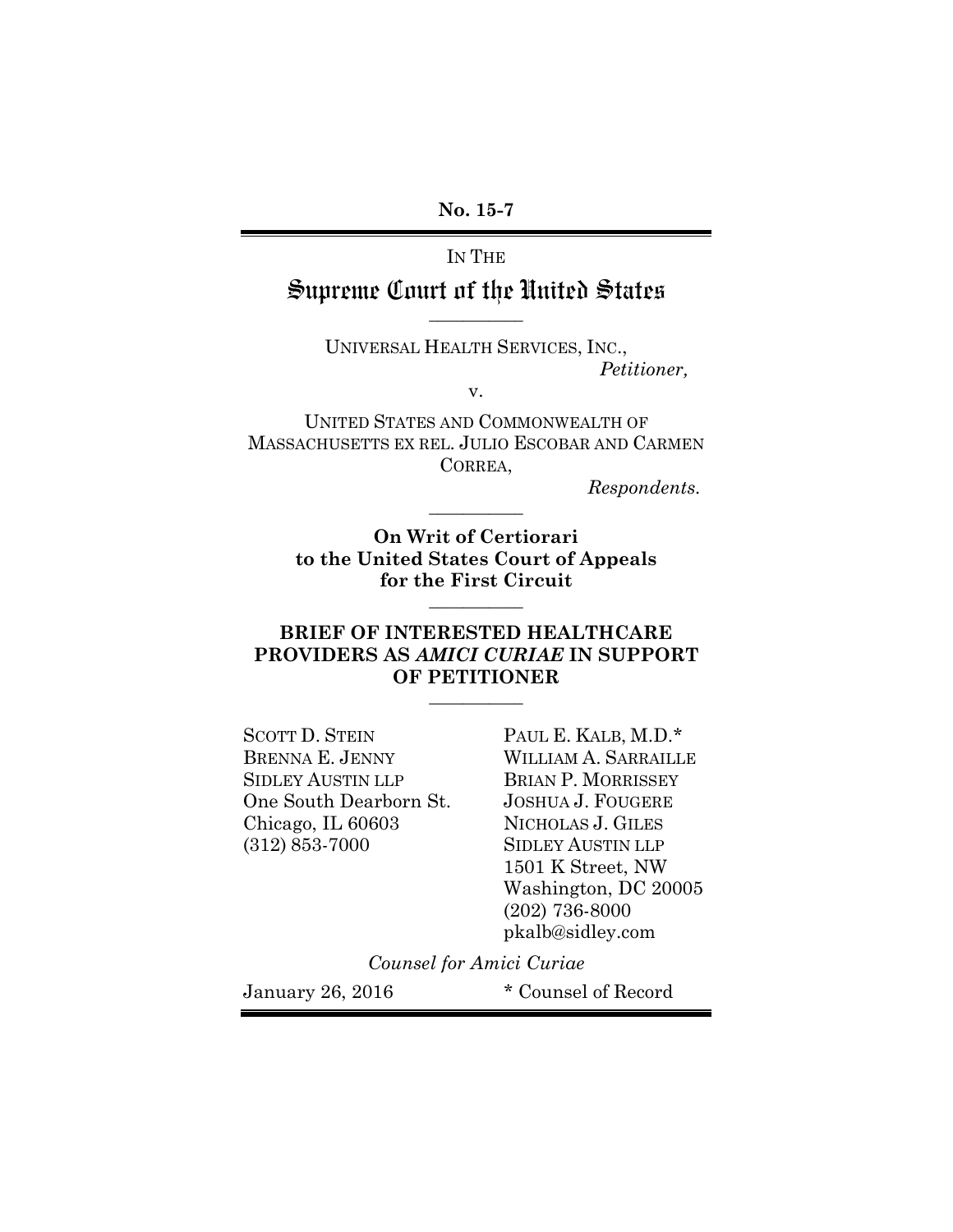# TABLE OF CONTENTS

|                                                                                                                                                                     | Page                |
|---------------------------------------------------------------------------------------------------------------------------------------------------------------------|---------------------|
|                                                                                                                                                                     | $\ddot{\textbf{i}}$ |
| INTEREST OF AMICI CURIAE                                                                                                                                            | $\mathbf{1}$        |
| SUMMARY OF ARGUMENT                                                                                                                                                 | 4                   |
|                                                                                                                                                                     | 8                   |
| I. THE IMPLIED CERTIFICATION THEO-<br>RY EXPOSES HEALTHCARE PROVID-<br>ERS TO EXTRAORDINARY LEGAL                                                                   | 8                   |
| II. THE IMPLIED CERTIFICATION THEO-<br>RY IS UNJUSTIFIABLY BROAD                                                                                                    | 14                  |
| III. THE FCA'S "MATERIALITY" AND "SCI-<br>ENTER" REQUIREMENTS DO NOT AD-<br>EQUATELY PROTECT PROVIDERS<br>FROM IMPLIED CERTIFICATION'S EX-<br>CESSIVELY BROAD REACH | 22                  |
| IV. THE FCA SHOULD BE INTERPRETED<br>AS INTENDED-LE., TO REQUIRE A<br>CLAIM THAT IS ACTUALLY FALSE OR                                                               | 29                  |
|                                                                                                                                                                     | 34                  |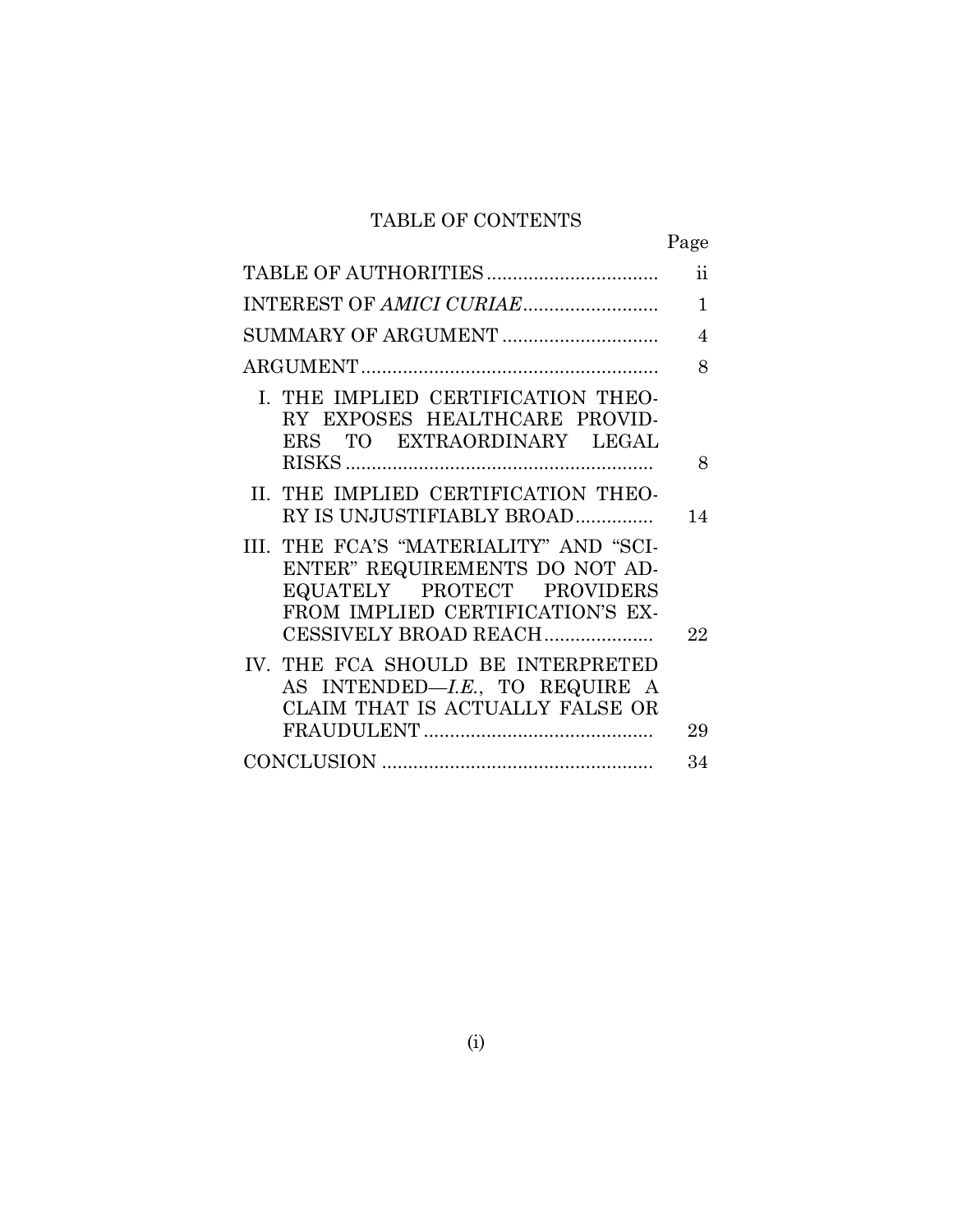# TABLE OF AUTHORITIES CASES Page

| Alexander v. Sandoval, 532 U.S. 275 (2001)   | 17     |
|----------------------------------------------|--------|
| Allison Engine Co. v. United States ex rel.  |        |
| Sanders, 553 U.S. 662 (2008)                 | 14     |
| BMW of N. Am., Inc. v. Gore, 517 U.S. 559    |        |
| $(1996)$                                     |        |
| In re Cardiac Devices Qui Tam Litig., 221    |        |
|                                              | 11     |
| Concrete Pipe & Prods. of Cal., Inc. v.      |        |
| Constr. Laborers Pension Trust for S.        |        |
|                                              | 17     |
| FCC v. Fox Television Stations, Inc., 132 S. |        |
|                                              |        |
| Gonzalez v. Fresenius Med. Care N. Am.,      |        |
| 689 F.3d 470 (5th Cir. 2012)                 | 13     |
| Herweg v. Ray, 455 U.S. 265 (1982)  8, 22    |        |
| Mikes v. Straus, 274 F.3d 687 (2d Cir.       |        |
|                                              |        |
| New York v. Amgen Inc., 652 F.3d 103 (1st    |        |
|                                              |        |
|                                              | $26\,$ |
| Safeco Ins. Co. of Am. v. Burr, 551 U.S. 47  |        |
| $(2007)$                                     | 28     |
| Shalala v. Ill. Council on Long Term Care,   |        |
| <i>Inc.</i> , 529 U.S. 1 $(2000)$            | 8      |
| United States v. Amsurg Corp., No. 2:12-     |        |
| CV-02218-TLN, 2014 WL 7336671 (E.D.          |        |
|                                              | 32     |
| United States ex rel. Atkins v. McInteer,    |        |
| 470 F.3d 1350 (11th Cir. 2006)               | 14     |
| United States ex rel. Bidani v. Lewis, 264   |        |
| F. Supp. 2d 612 (N.D. Ill. 2003)             | 16     |
| United States v. Bornstein, 423 U.S. 303     |        |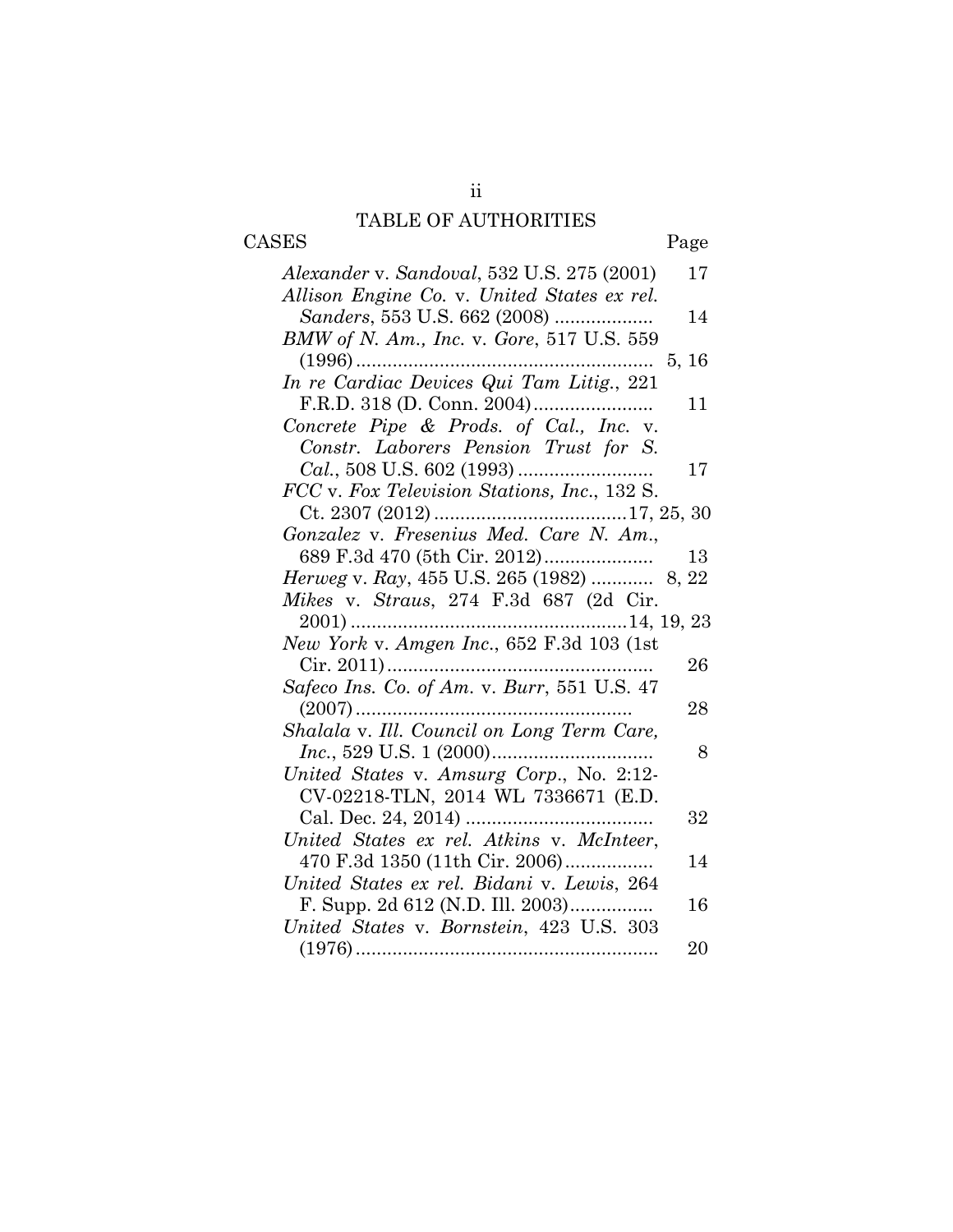# TABLE OF AUTHORITIES—continued

| United States ex rel. Cieszyski v. LifeWatch<br>Servs., Inc., No. 13-CV-4052, 2015 WL<br>6153937 (N.D. Ill. Oct. 19, 2015)<br>31<br>United States ex rel. Conner v. Salina Reg'l<br>Health Ctr., Inc., 543 F.3d 1211 (10th<br>19<br>United States ex rel. Hobbs v. Medquest<br>Assocs., Inc., 711 F.3d 707 (6th Cir.<br>17<br>United States v. Neifert-White Co., 390 U.S.<br>33<br>United States ex rel. Saldivar v. Fresenius<br>Med. Care Holdings, Inc., No. 1:10-CV-<br>1614-AT, 2015 WL 7293156 (N.D. Ga.<br>Oct. 30, 2015), appeal docketed, No. 15-<br>15497 (11th Cir. Dec. 8, 2015)<br>27<br>United States v. Sanford-Brown, Ltd., 788<br>F.3d 696 (7th Cir. 2015), petition for cert.<br>filed, 84 U.S.L.W. 3349 (U.S. Dec. 2,<br>United States v. Triple Canopy, Inc., 775<br>F.3d 628 (4th Cir. 2015), petition for cert.<br><i>filed</i> , 83 U.S.L.W. 3905) (U.S.<br>22<br>United States ex rel. Tyson v. Amerigroup<br>Ill., Inc., 488 F. Supp. 2d 719 (N.D. Ill.<br>$2007)$<br>10<br>United States ex rel. Wilkins v. United<br>Health Grp., Inc., 659 F.3d 295 (3d Cir.<br>19<br>United States ex rel. Williams v. Renal |                                             | Page |
|--------------------------------------------------------------------------------------------------------------------------------------------------------------------------------------------------------------------------------------------------------------------------------------------------------------------------------------------------------------------------------------------------------------------------------------------------------------------------------------------------------------------------------------------------------------------------------------------------------------------------------------------------------------------------------------------------------------------------------------------------------------------------------------------------------------------------------------------------------------------------------------------------------------------------------------------------------------------------------------------------------------------------------------------------------------------------------------------------------------------------------------------|---------------------------------------------|------|
|                                                                                                                                                                                                                                                                                                                                                                                                                                                                                                                                                                                                                                                                                                                                                                                                                                                                                                                                                                                                                                                                                                                                            |                                             |      |
|                                                                                                                                                                                                                                                                                                                                                                                                                                                                                                                                                                                                                                                                                                                                                                                                                                                                                                                                                                                                                                                                                                                                            |                                             |      |
|                                                                                                                                                                                                                                                                                                                                                                                                                                                                                                                                                                                                                                                                                                                                                                                                                                                                                                                                                                                                                                                                                                                                            |                                             |      |
|                                                                                                                                                                                                                                                                                                                                                                                                                                                                                                                                                                                                                                                                                                                                                                                                                                                                                                                                                                                                                                                                                                                                            |                                             |      |
|                                                                                                                                                                                                                                                                                                                                                                                                                                                                                                                                                                                                                                                                                                                                                                                                                                                                                                                                                                                                                                                                                                                                            |                                             |      |
|                                                                                                                                                                                                                                                                                                                                                                                                                                                                                                                                                                                                                                                                                                                                                                                                                                                                                                                                                                                                                                                                                                                                            |                                             |      |
|                                                                                                                                                                                                                                                                                                                                                                                                                                                                                                                                                                                                                                                                                                                                                                                                                                                                                                                                                                                                                                                                                                                                            |                                             |      |
|                                                                                                                                                                                                                                                                                                                                                                                                                                                                                                                                                                                                                                                                                                                                                                                                                                                                                                                                                                                                                                                                                                                                            |                                             |      |
|                                                                                                                                                                                                                                                                                                                                                                                                                                                                                                                                                                                                                                                                                                                                                                                                                                                                                                                                                                                                                                                                                                                                            |                                             |      |
|                                                                                                                                                                                                                                                                                                                                                                                                                                                                                                                                                                                                                                                                                                                                                                                                                                                                                                                                                                                                                                                                                                                                            |                                             |      |
|                                                                                                                                                                                                                                                                                                                                                                                                                                                                                                                                                                                                                                                                                                                                                                                                                                                                                                                                                                                                                                                                                                                                            |                                             |      |
|                                                                                                                                                                                                                                                                                                                                                                                                                                                                                                                                                                                                                                                                                                                                                                                                                                                                                                                                                                                                                                                                                                                                            |                                             |      |
|                                                                                                                                                                                                                                                                                                                                                                                                                                                                                                                                                                                                                                                                                                                                                                                                                                                                                                                                                                                                                                                                                                                                            |                                             |      |
|                                                                                                                                                                                                                                                                                                                                                                                                                                                                                                                                                                                                                                                                                                                                                                                                                                                                                                                                                                                                                                                                                                                                            |                                             |      |
|                                                                                                                                                                                                                                                                                                                                                                                                                                                                                                                                                                                                                                                                                                                                                                                                                                                                                                                                                                                                                                                                                                                                            |                                             |      |
|                                                                                                                                                                                                                                                                                                                                                                                                                                                                                                                                                                                                                                                                                                                                                                                                                                                                                                                                                                                                                                                                                                                                            |                                             |      |
|                                                                                                                                                                                                                                                                                                                                                                                                                                                                                                                                                                                                                                                                                                                                                                                                                                                                                                                                                                                                                                                                                                                                            |                                             |      |
|                                                                                                                                                                                                                                                                                                                                                                                                                                                                                                                                                                                                                                                                                                                                                                                                                                                                                                                                                                                                                                                                                                                                            |                                             |      |
|                                                                                                                                                                                                                                                                                                                                                                                                                                                                                                                                                                                                                                                                                                                                                                                                                                                                                                                                                                                                                                                                                                                                            |                                             |      |
|                                                                                                                                                                                                                                                                                                                                                                                                                                                                                                                                                                                                                                                                                                                                                                                                                                                                                                                                                                                                                                                                                                                                            |                                             |      |
|                                                                                                                                                                                                                                                                                                                                                                                                                                                                                                                                                                                                                                                                                                                                                                                                                                                                                                                                                                                                                                                                                                                                            |                                             |      |
|                                                                                                                                                                                                                                                                                                                                                                                                                                                                                                                                                                                                                                                                                                                                                                                                                                                                                                                                                                                                                                                                                                                                            |                                             |      |
|                                                                                                                                                                                                                                                                                                                                                                                                                                                                                                                                                                                                                                                                                                                                                                                                                                                                                                                                                                                                                                                                                                                                            |                                             |      |
|                                                                                                                                                                                                                                                                                                                                                                                                                                                                                                                                                                                                                                                                                                                                                                                                                                                                                                                                                                                                                                                                                                                                            |                                             |      |
|                                                                                                                                                                                                                                                                                                                                                                                                                                                                                                                                                                                                                                                                                                                                                                                                                                                                                                                                                                                                                                                                                                                                            |                                             |      |
|                                                                                                                                                                                                                                                                                                                                                                                                                                                                                                                                                                                                                                                                                                                                                                                                                                                                                                                                                                                                                                                                                                                                            |                                             |      |
|                                                                                                                                                                                                                                                                                                                                                                                                                                                                                                                                                                                                                                                                                                                                                                                                                                                                                                                                                                                                                                                                                                                                            |                                             |      |
|                                                                                                                                                                                                                                                                                                                                                                                                                                                                                                                                                                                                                                                                                                                                                                                                                                                                                                                                                                                                                                                                                                                                            |                                             |      |
|                                                                                                                                                                                                                                                                                                                                                                                                                                                                                                                                                                                                                                                                                                                                                                                                                                                                                                                                                                                                                                                                                                                                            |                                             |      |
|                                                                                                                                                                                                                                                                                                                                                                                                                                                                                                                                                                                                                                                                                                                                                                                                                                                                                                                                                                                                                                                                                                                                            |                                             |      |
| Care Grp., Inc., 696 F.3d 518 (6th Cir.                                                                                                                                                                                                                                                                                                                                                                                                                                                                                                                                                                                                                                                                                                                                                                                                                                                                                                                                                                                                                                                                                                    |                                             |      |
| $2012)$<br>26                                                                                                                                                                                                                                                                                                                                                                                                                                                                                                                                                                                                                                                                                                                                                                                                                                                                                                                                                                                                                                                                                                                              |                                             |      |
|                                                                                                                                                                                                                                                                                                                                                                                                                                                                                                                                                                                                                                                                                                                                                                                                                                                                                                                                                                                                                                                                                                                                            | Vt. Agency of Nat. Res. v. United States ex |      |
| rel. Stevens, 529 U.S. 765 (2000)  5, 16                                                                                                                                                                                                                                                                                                                                                                                                                                                                                                                                                                                                                                                                                                                                                                                                                                                                                                                                                                                                                                                                                                   |                                             |      |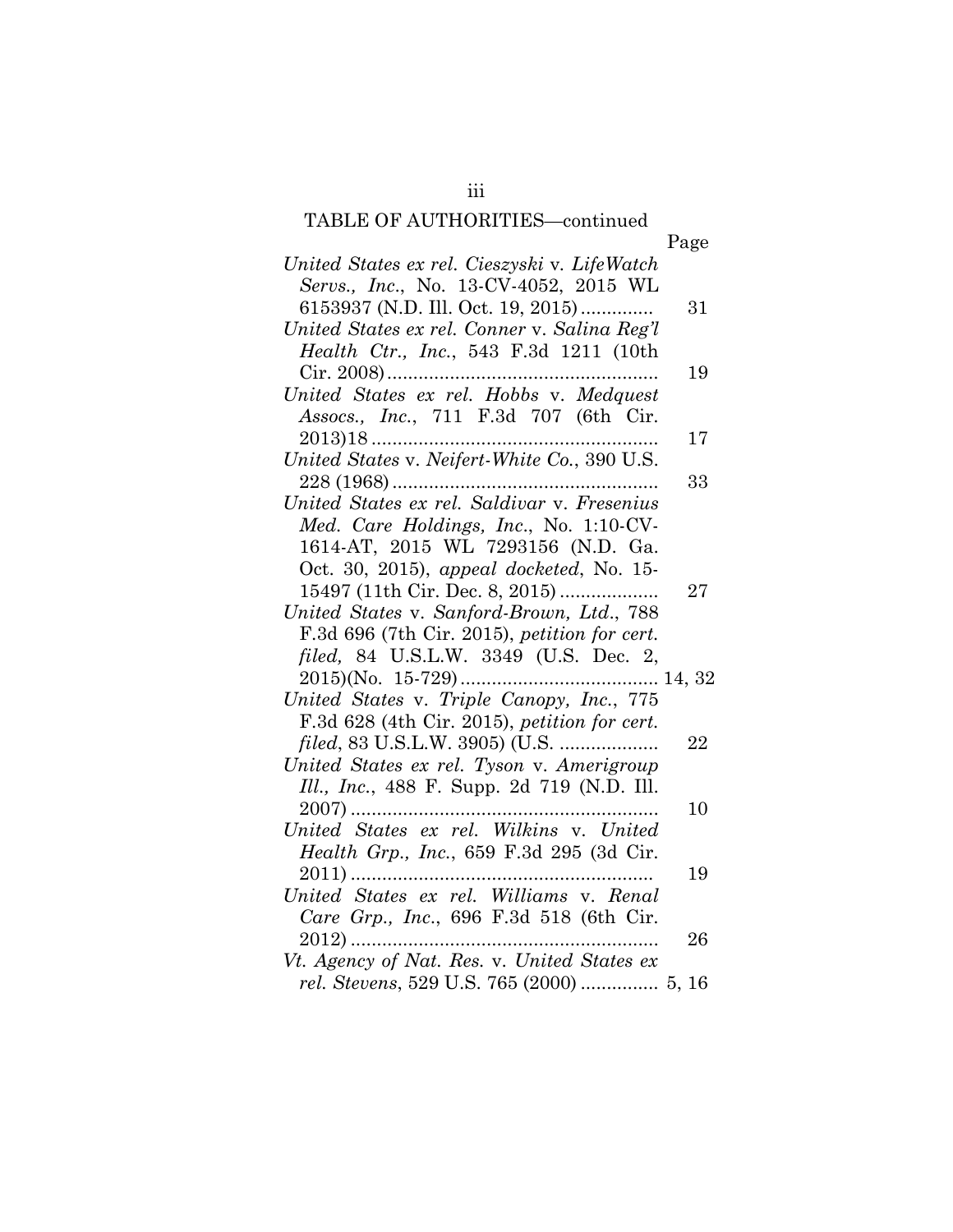# TABLE OF AUTHORITIES—continued

iv

Page

# STATUTES AND REGULATIONS

| Fraud Enforcement and Recovery Act of        |    |
|----------------------------------------------|----|
| 2009, Pub. L. No. 111-21, 123 Stat. 1617     | 24 |
|                                              |    |
|                                              |    |
|                                              |    |
|                                              | 9  |
|                                              |    |
|                                              | 18 |
|                                              | 13 |
|                                              | 21 |
|                                              | 9  |
|                                              | 11 |
|                                              | 19 |
|                                              | 10 |
|                                              | 10 |
|                                              | 10 |
|                                              | 11 |
|                                              | 9  |
|                                              | 9  |
|                                              | 9  |
|                                              | 11 |
| Final Rule, Medicare and State Health        |    |
| Care Programs: Fraud and Abuse, 56           |    |
| Fed. Reg. 35,952 (July 29, 1991)             | 12 |
| Final Rule, Clarification of the Initial OIG |    |
| Safe Harbor Provisions Under the Anti-       |    |
| Kickback Statute, 64 Fed. Reg. 63,518        |    |
|                                              | 12 |
| Final Rule, Revisions to Payment Policies    |    |
| Under the Physician Fee Schedule and         |    |
| Other Revisions to Part B for CY 2016,       |    |
| 80 Fed. Reg. 70,886 (Nov. 16, 2015)          | 13 |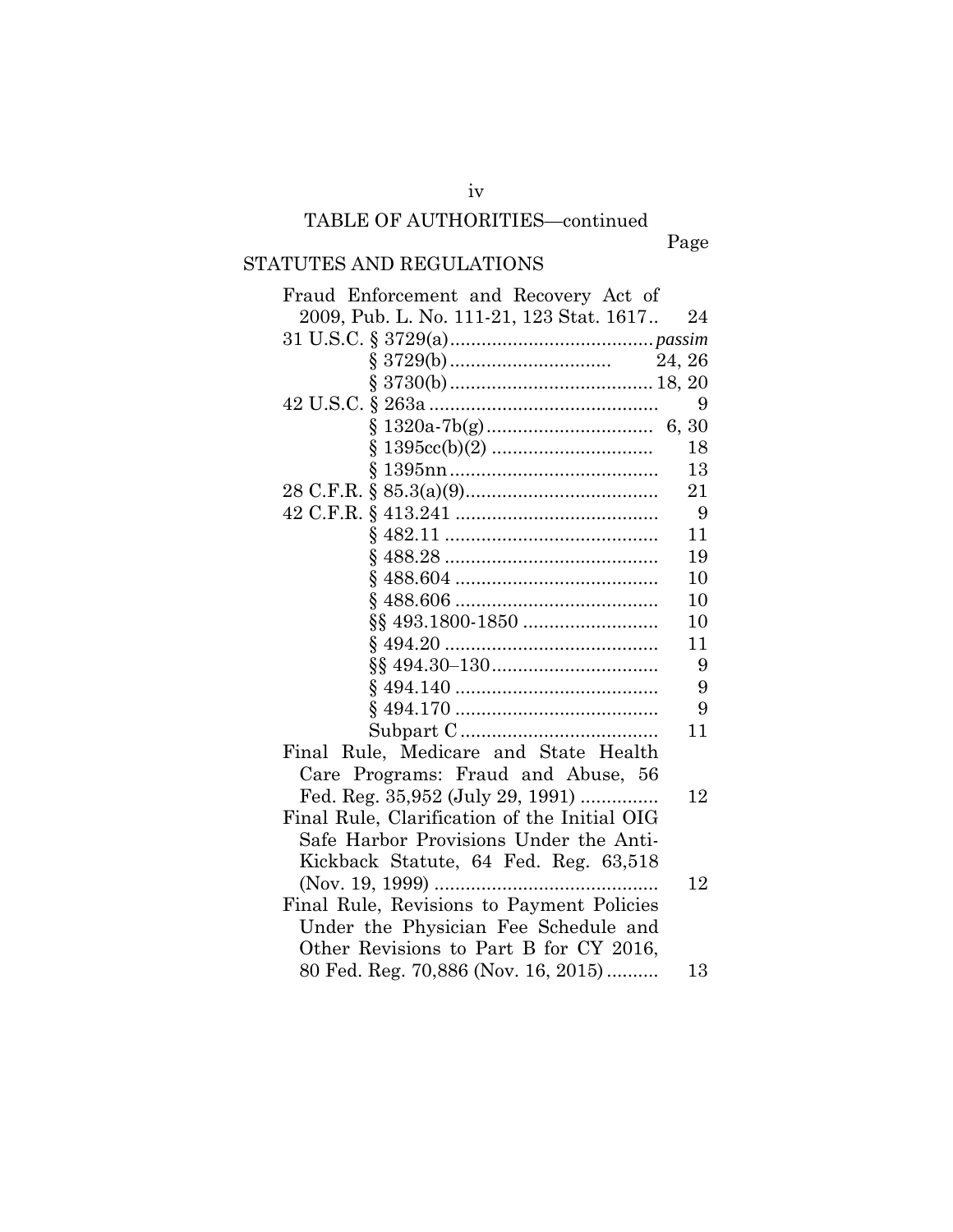## v TABLE OF AUTHORITIES—continued

Page

# SCHOLARLY AUTHORITIES

| John T. Boese, The Past, Present, and Fu-           |    |
|-----------------------------------------------------|----|
| ture of "Materiality" Under the False               |    |
| Claims Act, 3 S.L. Univ. J. Health Law &            |    |
|                                                     | 24 |
| John T. Boese & Beth C. McClain, $Why$              |    |
| Thompson Is Wrong: Misuse of the False              |    |
| <i>Claims Act</i> , 51 Ala. L. Rev. 1 (1999)        | 22 |
| David Freeman Engstrom, Private En-                 |    |
| forcement's Pathways: Lessons from Qui              |    |
| Tam Litigation, 114 Colum. L. Rev. 1913             |    |
|                                                     | 20 |
| Steven Harrison et. al., <i>Health Care Fraud</i> , |    |
| 52 Am. Crim. L. Rev. 1223 (2015)                    | 19 |
| Victoria E. Schwartz & Phil Goldberg, Car-          |    |
| rots and Sticks: Placing Rewards As Well            |    |
| As Punishment in Regulatory and Tort                |    |
| Law, 51 Harv. J. Legis. 315 $(2014)$                |    |

## LEGISLATIVE HISTORY

|  | Cong. Globe, 37th Cong., 3d Sess. 952 |  |    |
|--|---------------------------------------|--|----|
|  |                                       |  | 29 |

### OTHER AUTHORITIES

Centers for Disease Control and Prevention, *Chronology of CLIA Related Documents in the Federal Register & Code of Federal Regulations*, http://wwwn.cdc. gov/clia/Regulatory/Chronology.aspx ........ 9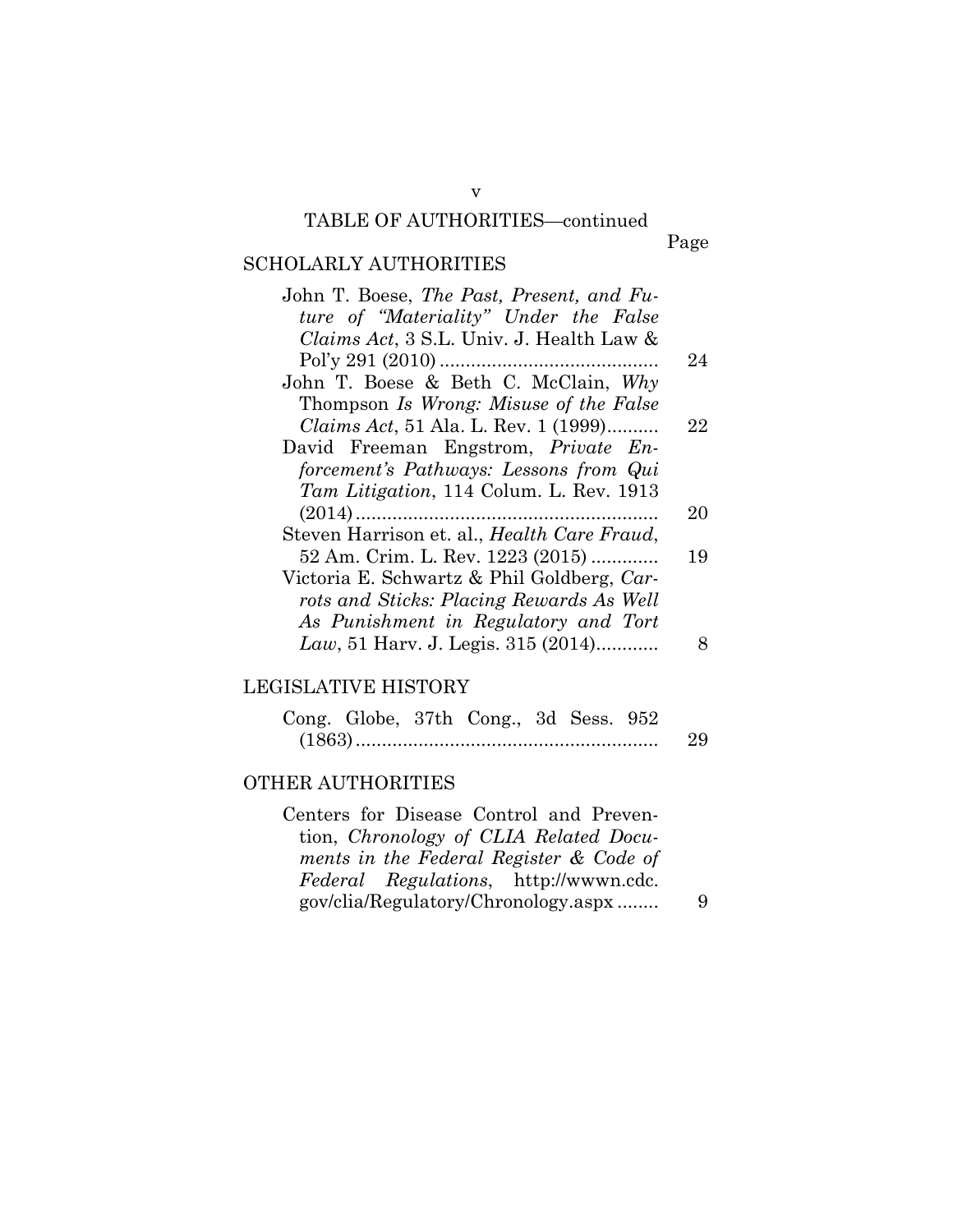# TABLE OF AUTHORITIES—continued

vi

| Page |                                           |
|------|-------------------------------------------|
|      | CMS, End Stage Renal Disease (ESRD)       |
|      | Program Interpretive Guidance (Oct. 3,    |
|      | https://www.cms.gov/Medicare/<br>2008).   |
|      | Provider-Enrollment-and-Certification/    |
|      | SurveyCertificationGenInfo/downloads/S    |
| 11   |                                           |
|      | CMS, Form 1500, https://www.cms.gov/      |
|      | Medicare/CMS-Forms/CMS-Forms/             |
| 31   |                                           |
|      | CMS, State Operations Manual Chapter 6 -  |
|      | Special Procedures for Laboratories and   |
|      | Appendix C - Survey Procedures and In-    |
|      | terpretive Guidelines for Laboratories    |
|      | and Laboratory Services (May 29, 2015),   |
|      | https://www.cms.gov/regulations-and-      |
|      | guidance/legislation/clia/downloads/app-  |
|      | c_survey-procedures-igs-for-labs-labs-    |
| 9    |                                           |
|      | Remarks of Leslie R. Caldwell, Assistant  |
|      | Att'y Gen. of the U.S. (Sept. 17, 2014),  |
|      | http://www.justice.gov/opa/speech/remar   |
|      | ks-assistant-attorney-general-criminal-   |
|      | division-leslie-r-caldwell-taxpayers-     |
| 20   |                                           |
|      | Remarks of Stuart F. Delery, Acting Att'y |
|      | Gen. of the U.S. (June 7, 2012),          |
|      | http://www.justice.gov/opa/speech/acting- |
|      | assistant-attorney-general-stuart-f-      |
|      | delery-speaks-american-bar-association-   |
| 19   | s-ninth                                   |
|      | Robert Salcido, DOJ Must Reevaluate Use   |
|      | of False Claims Act In Medicare Dis-      |
|      | putes, Wash. Legal Found. (Jan. 7, 2000), |
| 21   |                                           |
|      |                                           |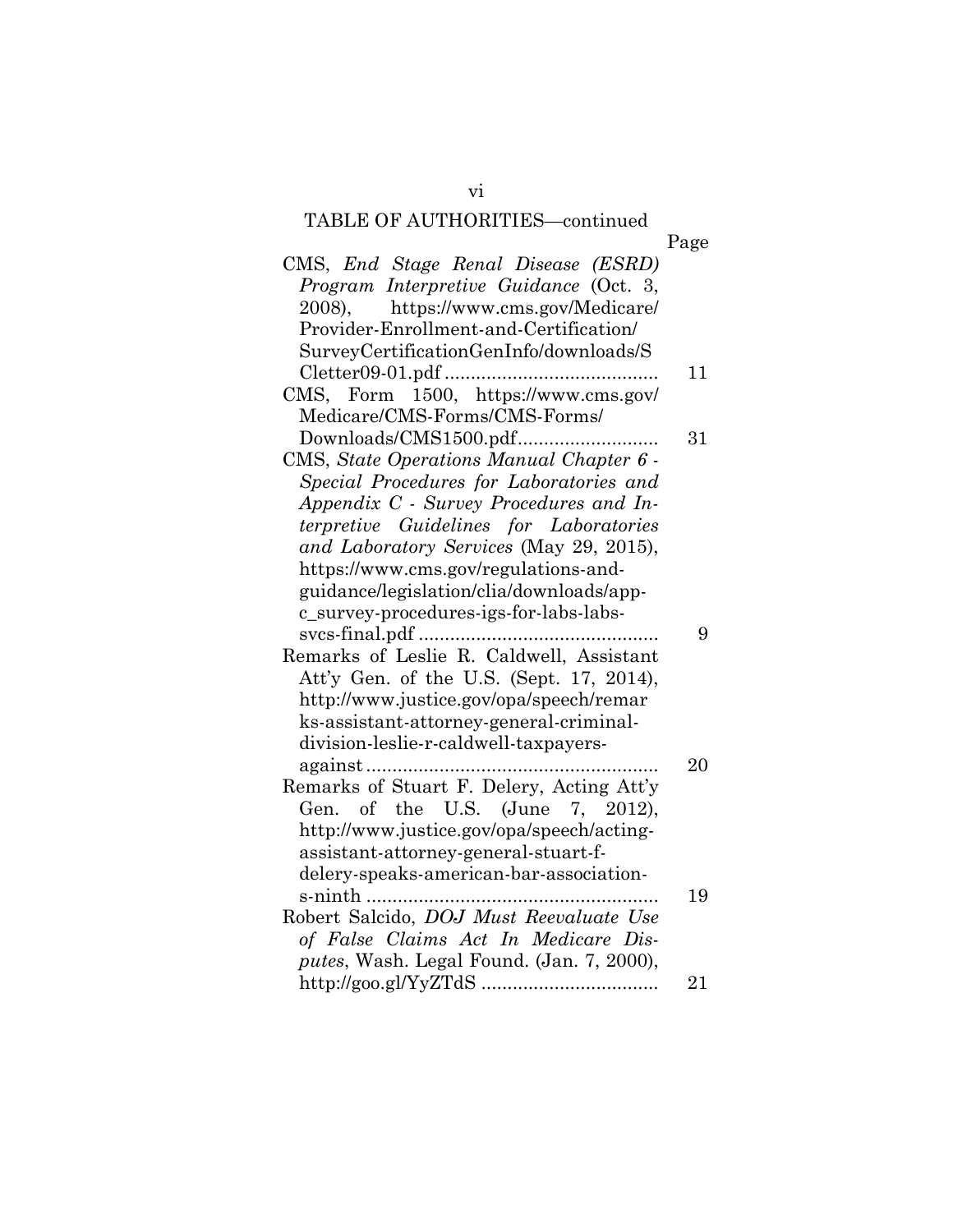# TABLE OF AUTHORITIES—continued

| Page |
|------|
|      |
|      |
|      |
| 20   |
|      |
|      |
|      |
|      |
|      |
|      |
|      |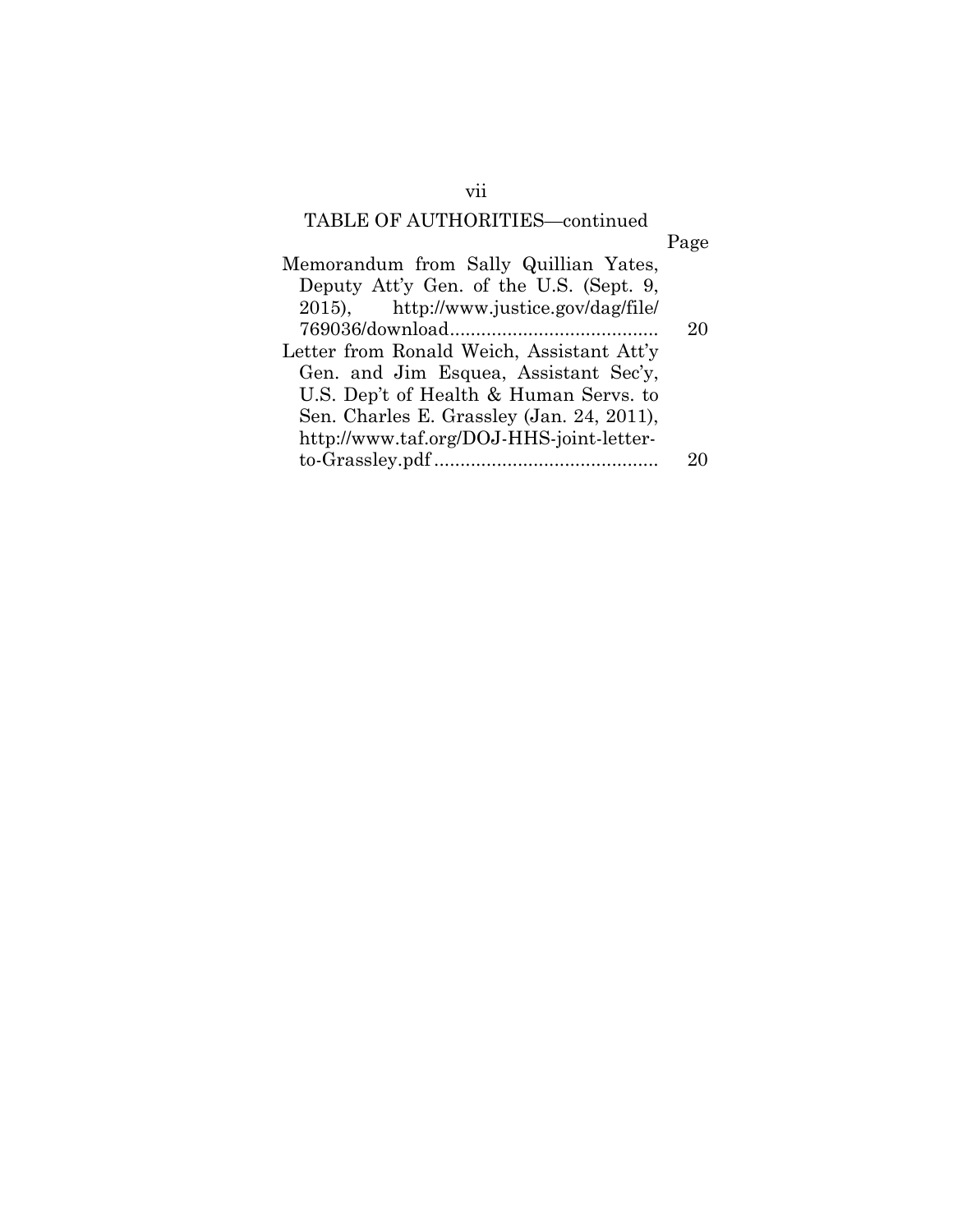#### **INTEREST OF** *AMICI CURIAE*<sup>1</sup>

*Amici* are healthcare providers and trade associations of healthcare providers who serve patients across the United States, including millions of beneficiaries of Medicare, Medicaid, and other federal healthcare programs.

*Amicus* American Clinical Laboratory Association (ACLA) is a not-for-profit organization whose primary purposes are to advocate for laws and regulations recognizing the essential role that laboratory services play in delivering cost-effective healthcare; encourage the highest standards of quality, service, and ethical conduct among its members; and promote public awareness about the value of laboratory services in preventing illness, diagnosing disease, and monitoring medical treatment.

*Amicus* Ardent Health Services provides hospitals and clinics the tools they need to succeed through investments in facilities, technologies, and human resources in the healthcare community. Ardent supports three health systems, including 14 hospitals and 12,000 employees, along with three physician groups with 270 employed physicians.

*Amicus* California Association of Physician Groups (CAPG) represents over 100 medical groups and independent physician associations serving over 20 mil-

<sup>1</sup> Pursuant to Supreme Court Rule 37.6, *amici curiae* state that no counsel for any party authored this brief in whole or in part and that no entity or person, aside from *amici curiae*, their members, and their counsel, made any monetary contribution towards the preparation and submission of this brief. Respondents have filed a letter with the Court granting blanket consent to the filing of *amici curiae* briefs. Petitioner has granted consent to this *amici* brief in the letter accompanying this filing.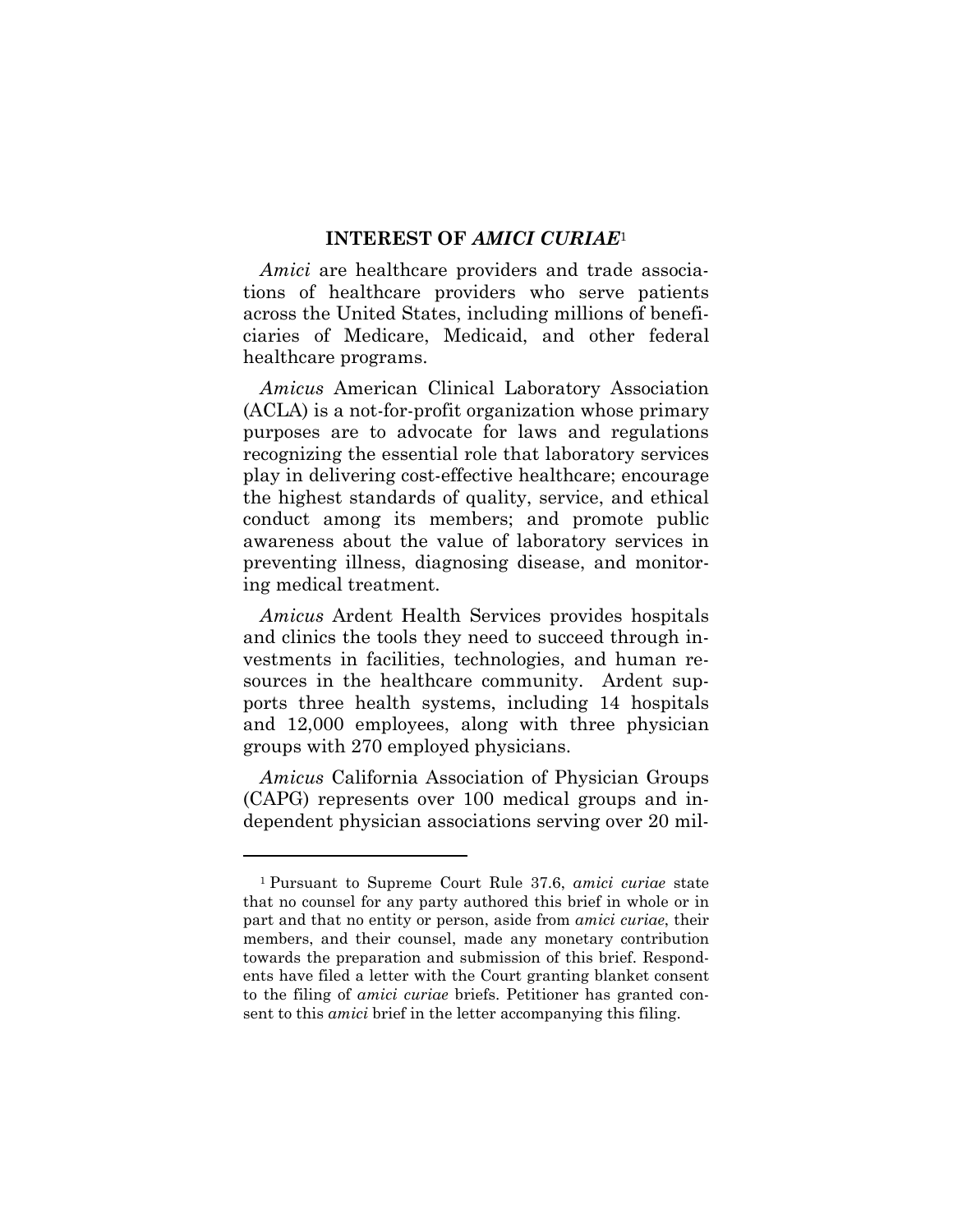lion patients in California. It is the leading U.S. trade association for and the voice of accountable physician organizations. The mission of CAPG is to assist accountable physician groups to improve the quality and value of healthcare provided to patients.

*Amicus* DaVita HealthCare Partners Inc. is an innovative healthcare community that is committed to providing the highest quality care for patients suffering from chronic kidney disease, including healthmanagement resources that keep patients off dialysis as long as possible and appropriate dialysis treatments for those patients that need it. DaVita's HealthCare Partners division is one of the country's leading operators of medical groups and physician networks, providing integrated healthcare management services that help ensure quality, accessible, and affordable patient care.

*Amicus* Fresenius Medical Care offers industryleading coordinated healthcare services to patients with kidney failure and other chronic diseases in all 50 states and across the globe through a network of more than 2,200 dialysis facilities, outpatient cardiac and vascular labs. Consistent with its integrated approach to patient care, Fresenius also operates the United States' largest practice of hospitalist and postacute providers, offers specialty pharmacy and laboratory services, and manufactures and distributes a comprehensive line of dialysis equipment, disposable products, and renal pharmaceuticals.

*Amicus* U.S. Renal Care is one of the nation's preeminent dialysis providers, offering in-center and at-home dialysis services to patients in 33 states through joint venture partnerships with leading local nephrologists.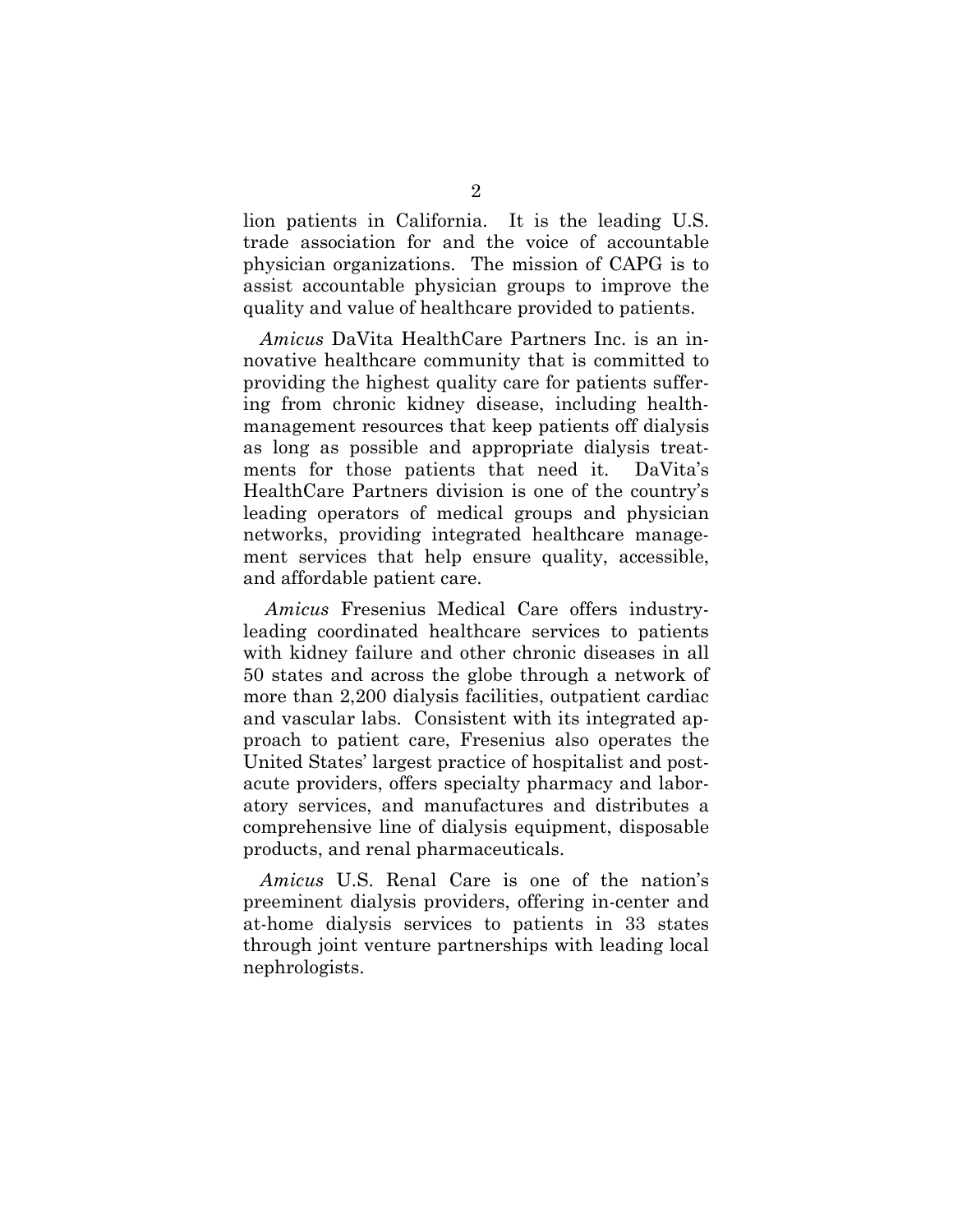*Amici* and their members are directly and profoundly impacted by the "implied certification" theory. As Petitioner convincingly demonstrates, this theory empowers enterprising *qui tam* relators and aggressive prosecutors to hold government contractors such as *amici* and their members liable for treble damages and civil penalties under the False Claims Act (FCA) without any evidence that the contractor made the type of "false or fraudulent" claim the Act requires for a violation. 31 U.S.C.  $\S 3729(a)(1)(A);$ Petr's Br. 28–33.

Merely submitting a claim for payment, the theory goes, somehow constitutes an "implied" affirmative representation that the contractor has complied with every regulatory standard and contractual obligation that conceivably could apply to its business, regardless of whether the claim itself contains any such representation or whether Congress has made clear that a violation of that standard or obligation renders claims for reimbursement actionable under the FCA. By this logic, a claim for payment can be "false or fraudulent" if the contractor is in violation of *any* legal requirement that a relator or prosecutor—or, as happened in this case, a court acting *sua sponte* may characterize *after the fact* as a condition of payment.

Healthcare providers like *amici* and their members face especially severe risks when they are targeted with this theory. As participants in Medicare, Medicaid, and other federal healthcare programs, *amici* and their members are subject to thousands of complex regulations, sub-regulatory standards, and contractual provisions—a substantial percentage of which are ambiguous, and some of which even conflict with one another. Although the FCA is designed solely to prohibit *fraud*, "implied certification" expos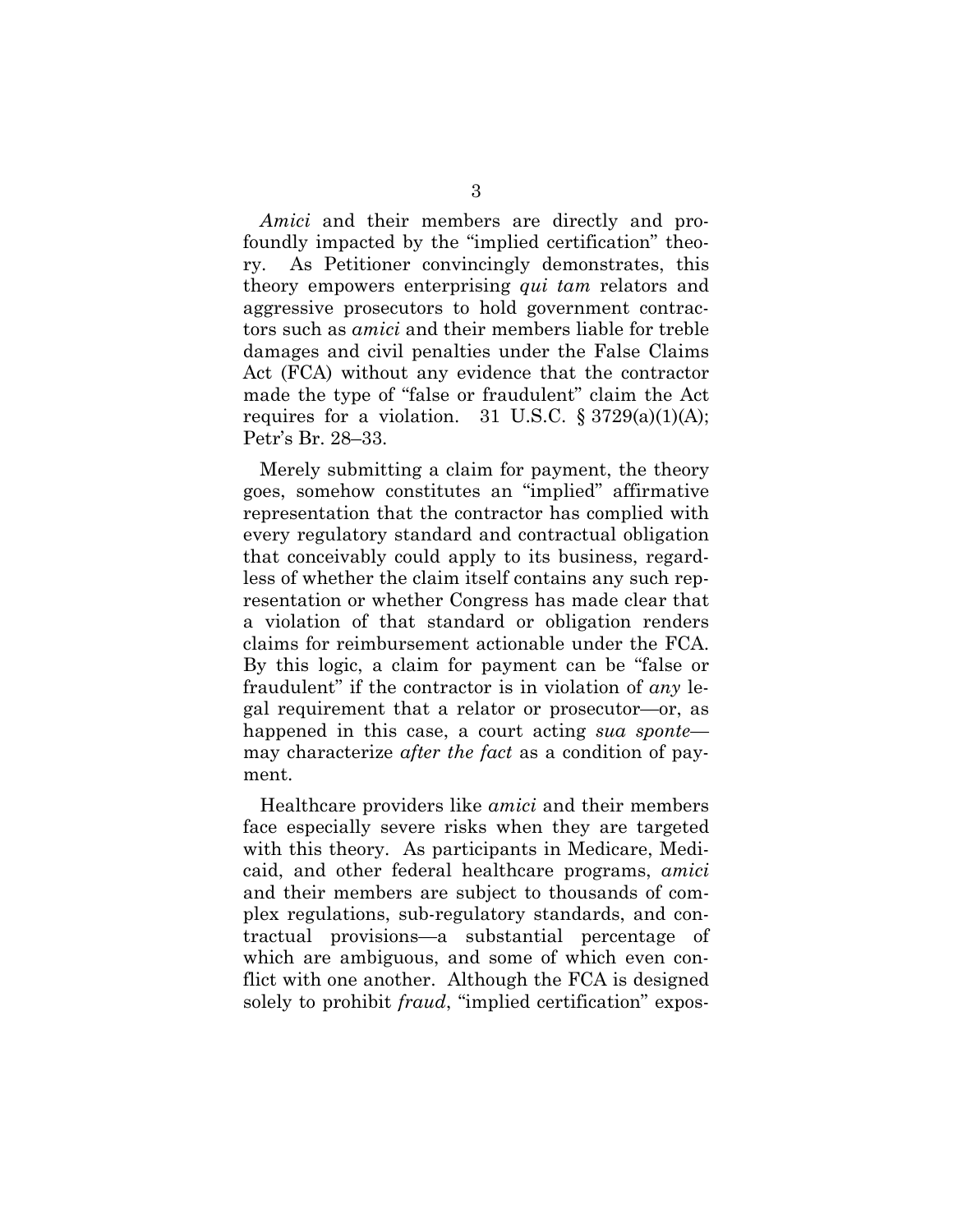es healthcare providers to litigation whenever they are alleged to have failed to meet any of these contractual, regulatory, or sub-regulatory requirements. As a result of the application of this theory, healthcare providers are subject to substantial and unnecessary litigation costs, the threat of excessive damages and penalties, and unreasonable compliance obligations. Congress simply never intended this.

### **SUMMARY OF ARGUMENT**

The implied certification theory is utterly unmoored from the FCA's text and purpose and should be rejected. The theory's application in the healthcare industry makes this starkly clear. The theory's core premise is that a claim submitted by a contractor may be "false or fraudulent" under the FCA, and thus subjects the contractor to the Act's extraordinary damages and penalties, if the contractor is not in compliance with *any* legal obligation, even if not referenced in a claims form or any statute and even if ambiguous, obscure, or tangential to the Government's payment decision.

I. This is an enormous problem for healthcare providers like *amici* and their members. Relators (and their lawyers) seeking a payout under the FCA use the implied certification theory to allege falsity under federal regulations, sub-regulatory documents, and state and local rules—many of which are ambiguous. It is no exaggeration, then, to say that a healthcare provider may find itself defending against an FCA claim based on the disputed meaning of a single phrase somewhere within hundreds of thousands of pages of regulatory and contractual obligations. *Infra* Part I.

II. This problem alone should expose the theory's absurdity, but the theory should be rejected not solely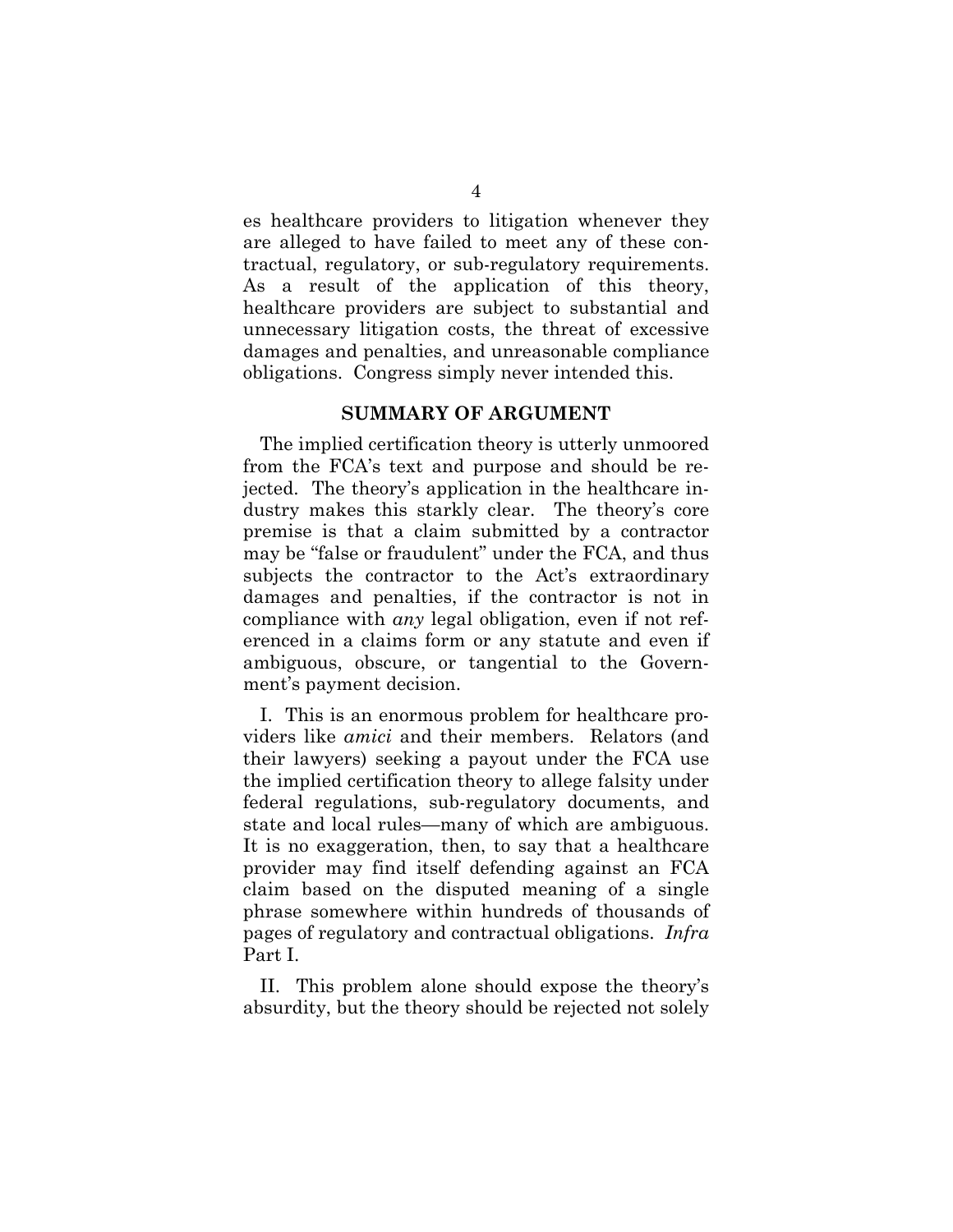because it is implausible, but because it is contrary to the statute itself and to accepted interpretive principles. *Infra* Part II. The FCA imposes liability for "false or fraudulent claim[s]," 31 U.S.C.  $\S 3729(a)(1)(A);$  the implied certification theory imposes liability based on conduct divorced from the "claim" itself.

Beyond the statutory text, there is good reason to think Congress did not intend, and indeed could not have intended, this result. First, the implied certification theory deprives healthcare providers of any fair notice regarding what the FCA prohibits and what it does not. The vast majority of the thousands of regulatory and contractual requirements applicable to healthcare providers are not designated as conditions to the Government's payment of claims in any claims form, nor otherwise specified by Congress as predicates for FCA liability. But "implied certification" allows relators and prosecutors to argue—after the fact—that a court should construe them as material conditions of payment as if they were expressly identified as such on a claims form or by Congress. This raises important constitutional "fair notice" concerns, especially because a violation of the FCA carries "essentially punitive" penalties—*i.e.*, treble damages and per-claim civil penalties. *Vt. Agency of Nat. Res.* v. *United States ex rel. Stevens*, 529 U.S. 765, 784 (2000); see also *BMW of N. Am., Inc.* v. *Gore*, 517 U.S. 559, 574 (1996) ("Elementary notions of fairness enshrined in our constitutional jurisprudence dictate that a person receive fair notice not only of the conduct that will subject him to punishment, but also of the severity of the penalty.…"); *infra* Part II. Indeed, the threat of exclusion from federal healthcare providers—a professional "death penalty"—hangs over the head of every healthcare provider accused of vio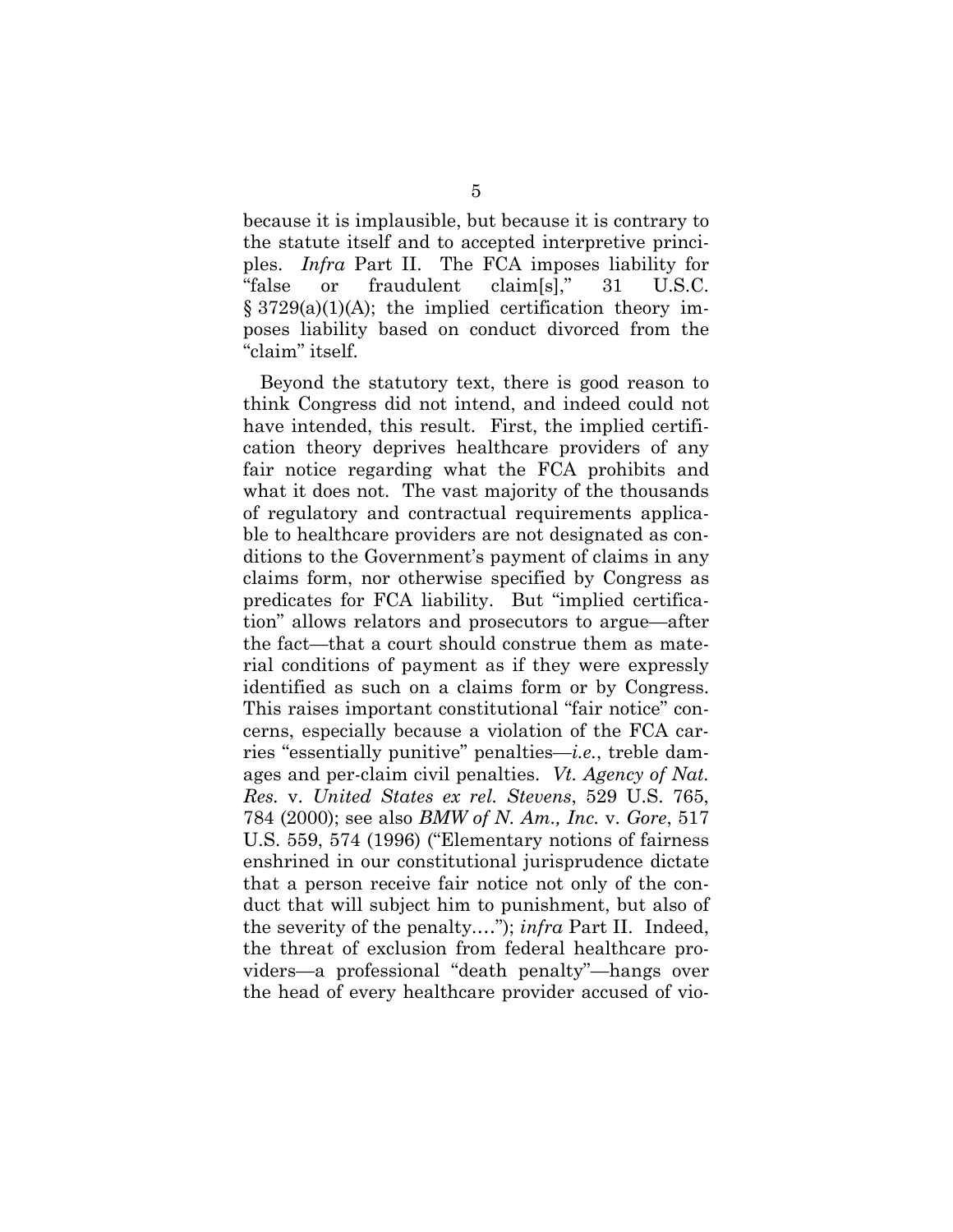lating the FCA. See 42 U.S.C. § 1320a-7(a), (b). As a matter of constitutional avoidance, the statute should be read to avoid these infirmities.

Second, the implied certification theory transforms regulatory ambiguity into hunting grounds for *qui tam* litigation and improperly duplicates existing remedies. The healthcare regulatory agencies have numerous tools available for enforcing compliance with federal healthcare regulations, guidance documents, and contracts including administrative penalties, breach-of-contract suits, and exclusion from participation in federal healthcare programs. Under the implied certification theory, private relators decide which regulatory and sub-regulatory requirements warrant FCA litigation (and resulting government investigations and the potential application of FCA penalties) and which do not. By permitting relators to enforce regulatory standards, the implied certification theory disrupts the carefully calibrated regime of administrative remedies reflected in essentially every federal and state healthcare program.

III. The overbreadth of the implied certification theory cannot be justified or resuscitated based on the FCA's "materiality" and "scienter" requirements. *Infra* Part III. As Petitioner powerfully shows, these requirements cannot protect government contractors from the abuse of the FCA's "falsity" requirement that the implied certification theory allows. Petr's Br. 53–56. Indeed, FCA litigation involving healthcare providers has demonstrated time and again that these separate elements of FCA liability are inherently ambiguous and fact-bound, and typically cannot be resolved at the early stages of a case. Reliance on these elements to screen out meritless FCA complaints thus exacerbates, rather than ad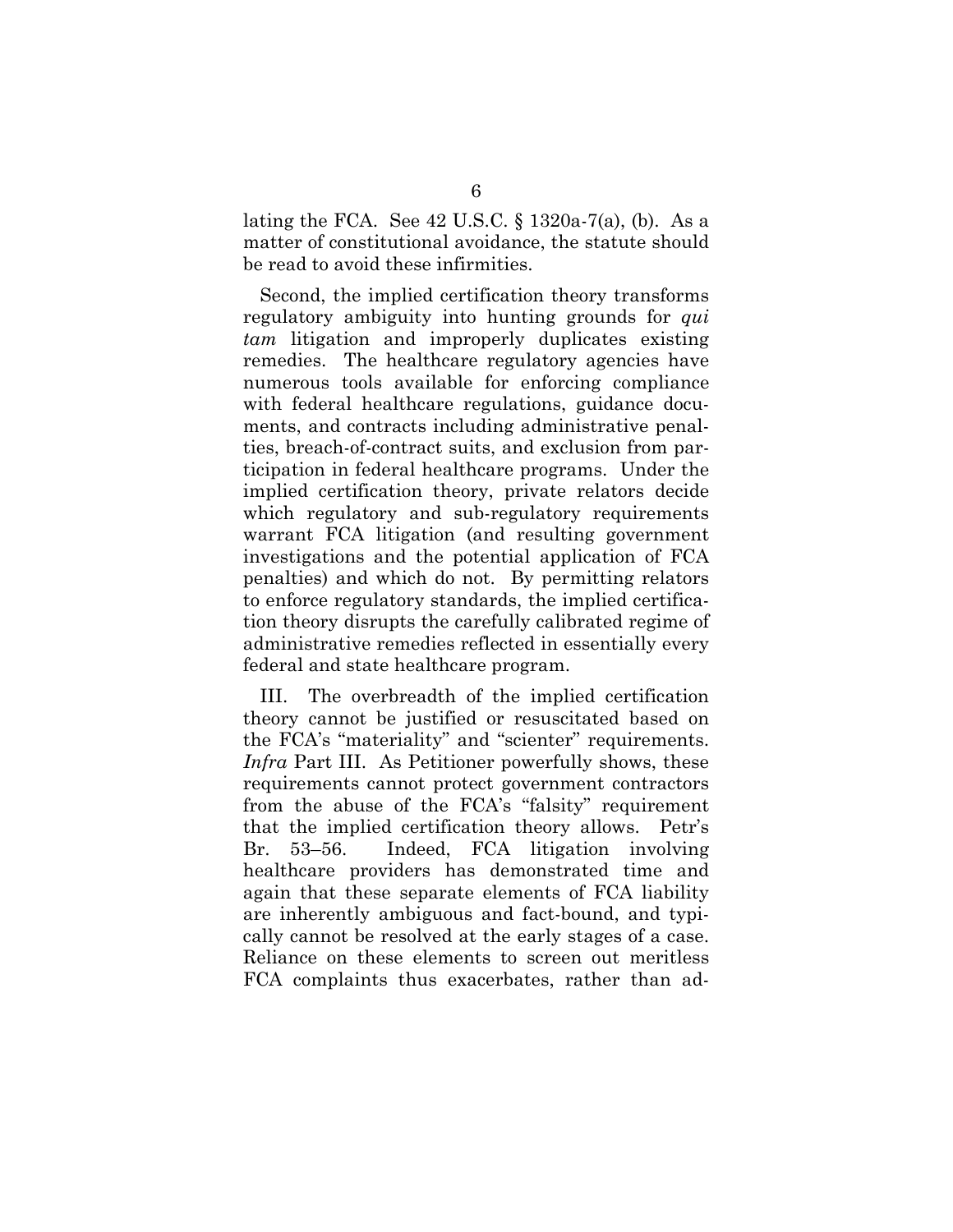dresses, the challenges that the implied certification theory creates.

IV. These problems must be solved by rejecting the implied certification theory entirely so that healthcare providers doing business with the Government can understand precisely what is expected of them and courts can consistently apply the law. The solution should be straightforward: A claim for payment may be "false or fraudulent" in three circumstances. First, the claim may misrepresent the goods or services provided. Second, the claim may contain a false certification of compliance with a rule that is expressly, specifically, and unambiguously referenced on the claims form and which itself is unambiguous. Finally, a claim may be "false or fraudulent" if the underlying services were performed in violation of a statute that Congress itself has expressly, specifically, and unambiguously declared renders claims for those services false within the meaning of the FCA. *Infra* Part IV. This rule would allow the Government to impose FCA liability for the true acts of knowing misconduct that Congress intended to cover when it enacted the FCA, and would grant providers, relators, the Department of Justice, and the courts clear notice of what conduct the FCA specifically prohibits. This clarity is essential, particularly in healthcare. To ensure a regime of clarity, the Court should make clear that the Government cannot address the infirmities of the "implied certification" theory by requiring healthcare providers and other government contractors to certify, on claims forms, to compliance with "all laws" or "all rules." Such a solution does not give providers proper notice of what specific laws or rules are truly critical.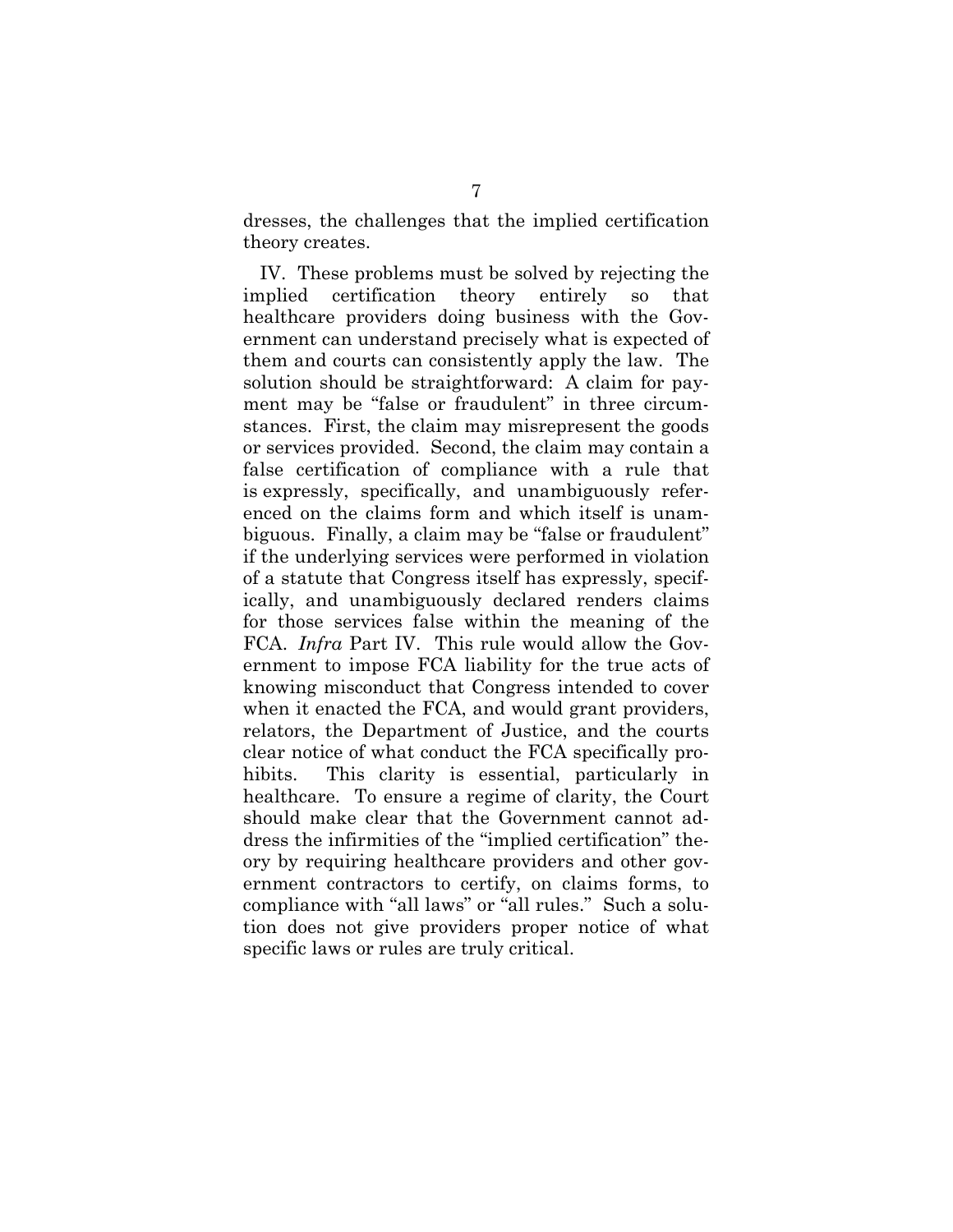#### **ARGUMENT**

### **I. THE IMPLIED CERTIFICATION THEORY EXPOSES HEALTHCARE PROVIDERS TO EXTRAORDINARY LEGAL RISKS.**

The implied certification theory imposes particularly acute risks on healthcare providers. Healthcare is perhaps the most heavily regulated industry in the country. Providers, like *amici* and their members, are subject to a complex labyrinth of thousands of federal healthcare regulations, sub-regulatory standards, and contractual provisions, which vary from federal program to federal program and, in the case of Medicaid, from state to state. Indeed, by one count, "there are 130,000 pages of government health care rules, over 100,000 applying to Medicare" alone. Victor E. Schwartz & Phil Goldberg, *Carrots and Sticks: Placing Rewards As Well As Punishment in Regulatory and Tort Law*, 51 Harv. J. Legis. 315, 350 (2014). As this Court has recognized, Medicare, just one of the many federal healthcare programs, is "a massive, complex health and safety program … embodied in hundreds of pages of statutes and thousands of pages of often interrelated regulations," *Shalala* v. *Ill. Council on Long Term Care, Inc*., 529 U.S. 1, 13 (2000), and Medicaid is "a morass of bureaucratic complexity," *Herweg* v. *Ray*, 455 U.S. 265, 279 (1982) (Burger, J., dissenting).

 Even a preliminary glance at this vast expanse of federal healthcare regulations and standards demonstrates that the implied certification theory is untenable. For instance, the Medicare program's Conditions for Coverage for healthcare organizations, which are set forth in regulations and associated agency commentaries from the Centers for Medicare & Medicaid Services (CMS), consume thousands of pages of the Federal Register. The Conditions for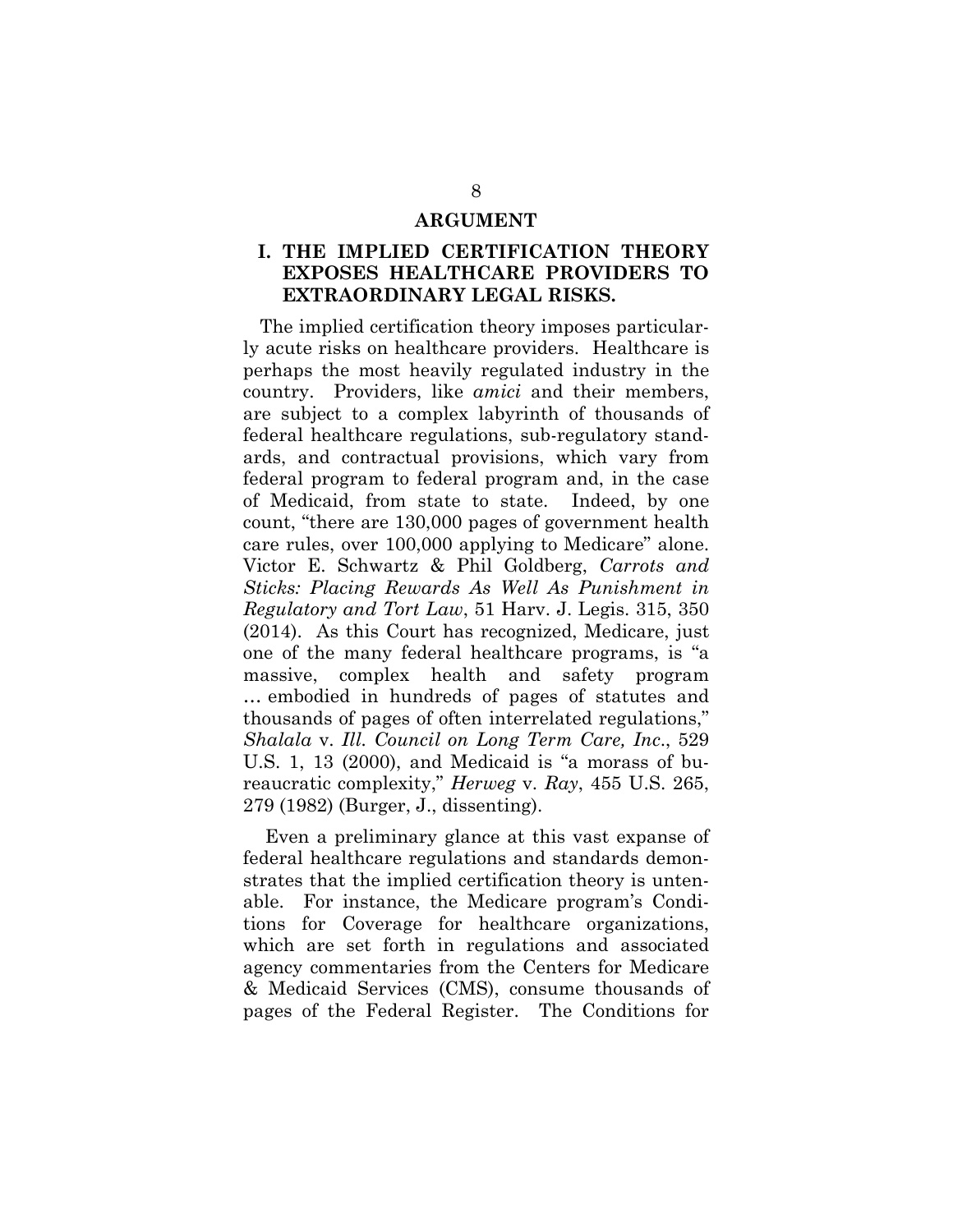Coverage applicable to end-stage renal care facilities, such as those operated by the *amici* DaVita, Fresenius, and U.S. Renal Care, alone encompass hundreds of pages, addressing a broad range of topics from "Patient Safety" and "Patient Care," 42 C.F.R. §§ 494.30‒130, to personnel issues like the training and educational backgrounds of "social worker[s]" and "dietitian[s]," *id.* § 494.140. Others impose amorphous record-keeping obligations like the need to "maintain complete, accurate, and accessible records on all patients." *Id.* § 494.170. Still others relate to services provided to a facility by downstream contractors. See, *e.g.*, *id.* § 413.241 (requiring facility to "ensure that the pharmacy" that provides drugs has the "capability" to provide them in a "timely manner").

Clinical laboratories such as the members of *amicus* ACLA are subject to a similarly vast array of rules. Such laboratories are governed by the Clinical Laboratory Improvement Amendments (CLIA), 42 U.S.C. § 263a, which have led to over a hundred CLIA-related entries in the Federal Register and Code of Federal Regulations and hundreds of pages of interpretive guidelines. See Centers for Disease Control and Prevention, *Chronology of CLIA Related Documents in the Federal Register & Code of Federal Regulations*, http://wwwn.cdc.gov/clia/ Regulatory/Chronology.aspx; CMS, *State Operations Manual Chapter 6 - Special Procedures for Laboratories and Appendix C - Survey Procedures and Interpretive Guidelines for Laboratories and Laboratory Services*. The requirements imposed by such rules and regulations are diverse—from the minimum education standards for laboratory employees, 42 C.F.R. § 493.1351 *et seq.*, to the information required on a laboratory test request form, *id.* § 493.1241.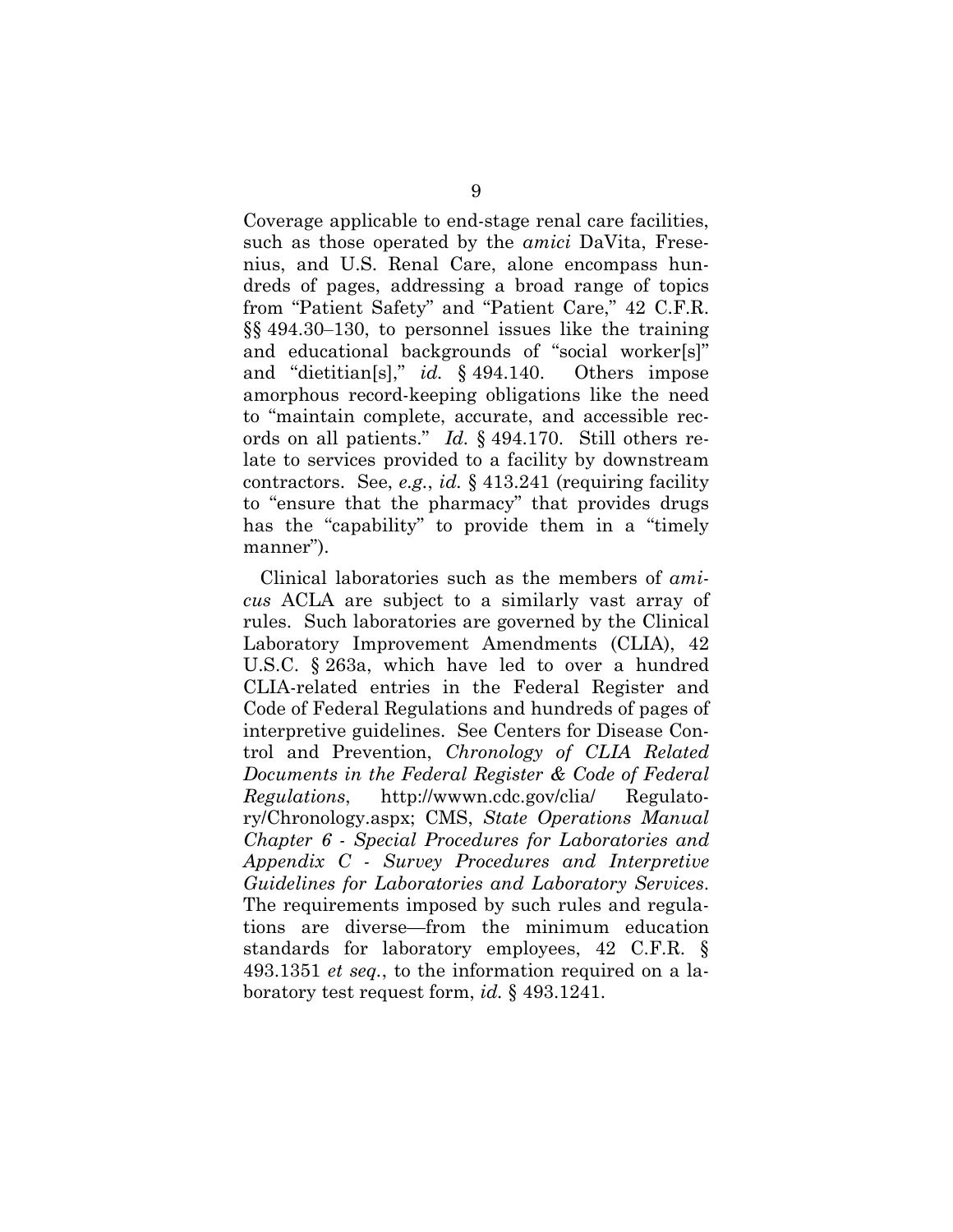Neither Congress nor CMS has designated any of these diverse and far-reaching Conditions of Coverage requirements as a condition to Medicare's *payment* of any claim for healthcare services. Indeed, these regulations contain independent frameworks for enforcement. See 42 C.F.R. §§ 488.604, 488.606. So too, the CLIA rules contain a regulatory enforcement mechanism for laboratories that violate those rules. See *id.* §§ 493.1800–1850. And none of these requirements is the subject of any certification contained in a claims form itself. Yet under the implied certification regime, a *qui tam* relator or a prosecutor can allege that even a minor departure from the most obscure of these provisions renders a claim for payment "false or fraudulent," potentially subjecting a healthcare provider to treble damages, penalties, and exclusion from federal healthcare programs.

The concern that this vast array of rules could form the basis for an FCA claim is well founded. Relators have filed suits alleging that healthcare providers committed fraud under the FCA by supposedly failing to comply with regulations that have no clear (or even apparent) correlation to the Government's payment decision. See, *e.g.*, Compl., *United States ex rel. Troxler* v. *Warren Clinic, Inc.*, No. 11-CV-808-TCK-FHM, (N.D. Okla. Dec. 30, 2011) (alleging violation of FCA based on alleged violation of "rule" prohibiting medical assistants from collecting illness information during office visits); Compl., *United States ex rel. Williams* v. *Renal Care Group, Inc.*, No. 09-0738 (M.D. Tenn. June 21, 2005) (alleging violation of FCA based in part on failure to provide product warranties).

This tangle does not stop with alleged violations of federal regulatory standards. Courts have held that a healthcare provider's alleged non-compliance with *interpretive guidance* from a federal agency is a valid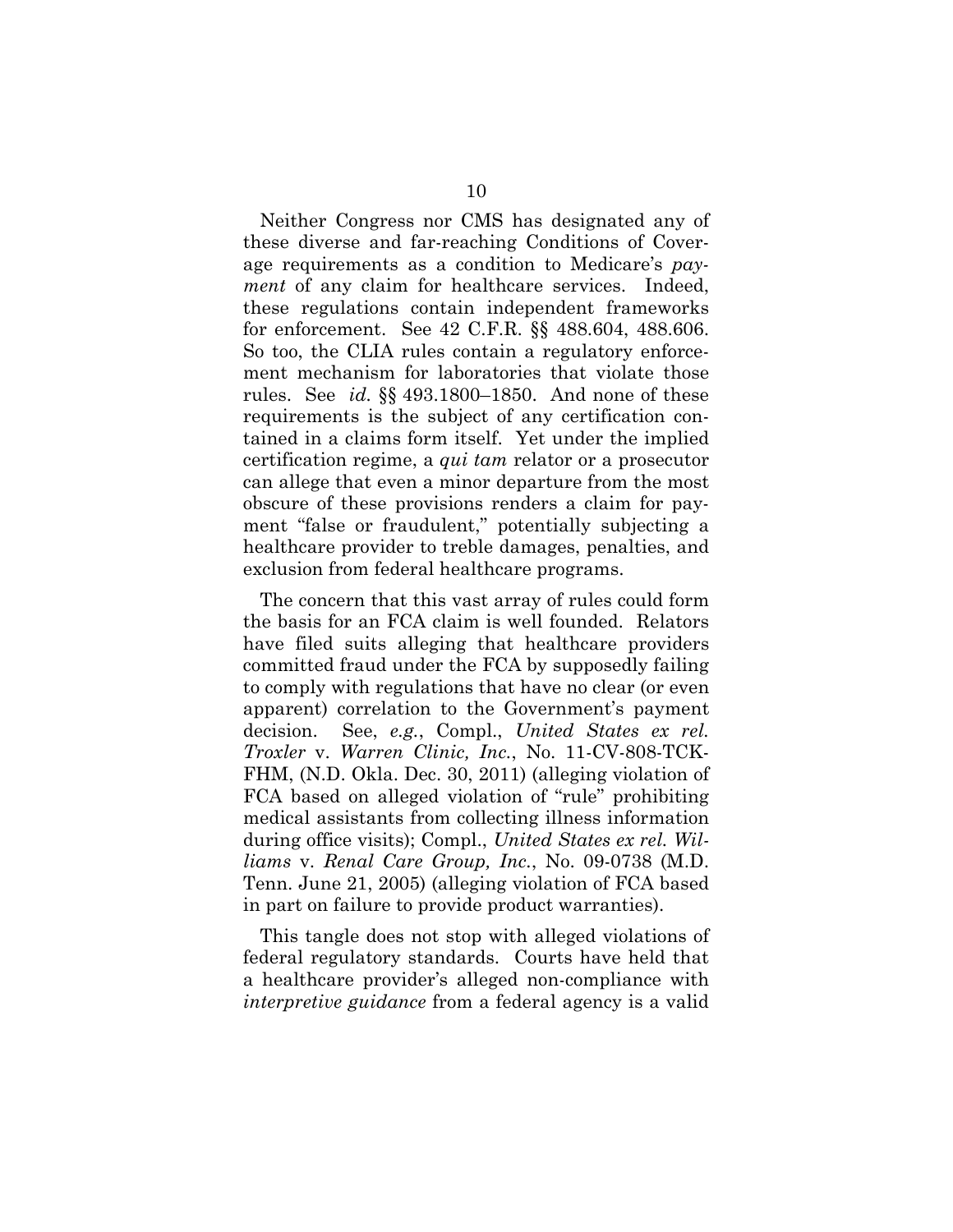basis for an FCA claim. See, *e.g.*, *In re Cardiac Devices Qui Tam Litig.*, 221 F.R.D. 318, 354 (D. Conn. 2004) (alleged failure to comply with the 1986 Medicare Hospital Manual). Under this approach, any of the commentary in the thousands of pages of guidance on Medicare Conditions for Coverage could also support an FCA claim. See CMS, *End Stage Renal Disease (ESRD) Program Interpretive Guidance* (Oct. 3, 2008), https://www.cms.gov/Medicare/Provider-Enrollment-and-Certification/SurveyCertification GenInfo/downloads/ SCletter09-01.pdf. But, as set forth above, Conditions for Coverage bear their own administrative penalties, and, similarly, violations of interpretive rules can trigger administrative repayment obligations. See 42 C.F.R. Subpart C ("Suspension of Payment, Recovery of Overpayments, and Repayment of Scholarships and Loans"). Nothing in the statutory or regulatory structure indicates that FCA actions brought by whistleblowers are intended to play a role in enforcing these rules.

Further still, according to some courts and relators, even non-compliance with *state and local* regulatory standards can trigger *federal* FCA liability. The Conditions for Coverage for hospitals, such as *amicus* Ardent Health Services, require hospitals participating in Medicare to be in compliance with numerous state and local laws. See, *e.g.*, 42 C.F.R. § 482.11 (requiring hospitals to "meet[ ] standards for licensing established by the agency of the State or locality responsible for licensing hospitals" and to "assure that personnel are licensed or meet other applicable standards that are required by State or local laws."); see also *id.* § 494.20 (requiring healthcare providers to comply "with applicable Federal, State, and local laws and regulations pertaining to licensure and any other relevant health and safety requirements" as a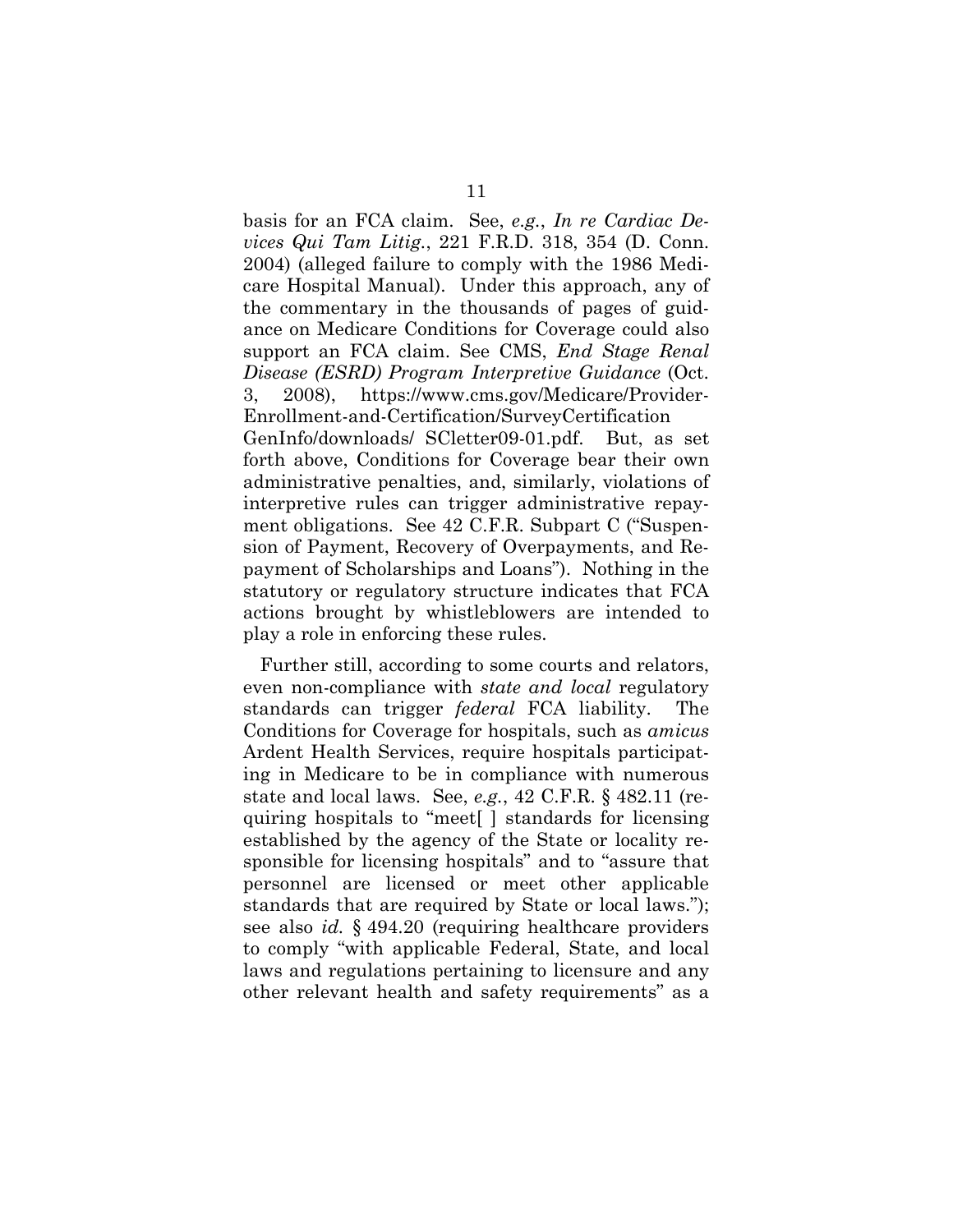Medicare Condition for Coverage). *Qui tam* relators have alleged that healthcare providers committed fraud against the federal Government through their alleged non-compliance with such local standards. See, *e.g.*, Second Am. Compl. *United States ex rel. Foglia* v. *Renal Ventures Mgmt., LLC*, No. 09-cv-01552 (D.N.J. Dec. 13, 2011) (alleging that defendants violated the FCA by violating New Jersey regulations mandating certain staff-to-patient ratios at dialysis facilities); Third Am. Compl., *United States ex rel. West* v. *Ctr. for Diagnostic Imaging, Inc.*, No. CV05-0058RSL (W.D. Wash. Sept. 16, 2010) (state corporate practice of medicine laws); Compl., *United States ex rel. Lee* v. *Fairview Health Sys.*, No. 02-CV-270 RHK/SRN (D. Minn. Jan. 29, 2002) (state regulations prohibiting athletic trainers from providing physical therapy services).

 Apart from the sheer *number* of healthcare requirements that providers are required to follow, many of the requirements are hopelessly ambiguous. To make matters worse, the Government often deliberately chooses—in the face of repeated calls by healthcare providers for more precise guidance—to leave such ambiguities unaddressed.

For example, when asked to clarify the type of payments or benefits that would be protected under a safe harbor to the Anti-Kickback Statute for payments for "practitioner recruitment," the Government "decline[d]" and said the issue would "be evaluated on a case-by-case basis." Final Rule, Clarification of the Initial OIG Safe Harbor Provisions and Establishment of Additional Safe Harbor Provisions Under the Anti-Kickback Statute, 64 Fed. Reg. 63,518, 63,544 (Nov. 19, 1999). Likewise, when asked to clarify the various "generic criteria," such as the meaning of "fair market value," that the HHS Office of Inspector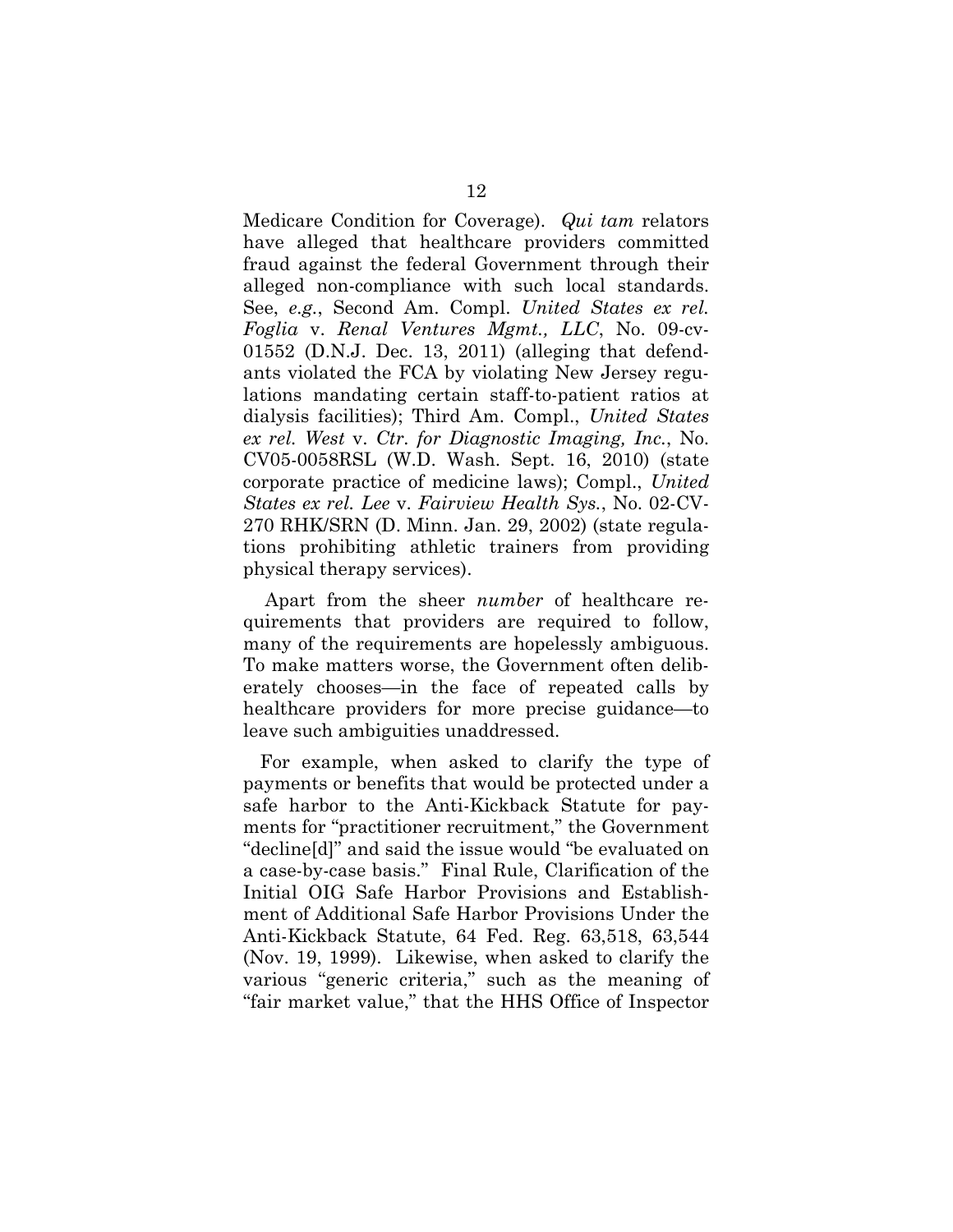General ("OIG") would apply when considering whether various business arrangements could meet one of the safe harbors to the Anti-Kickback Statute, OIG declined to do so, claiming that the "the subjectivity or arbitrariness in applying the standards to individual fact situations" would make a uniform set of standards of "extremely limited value." Final Rule, Medicare and State Health Care Programs: Fraud and Abuse; OIG Anti-Kickback Provisions, 56 Fed. Reg. 35,952, 35,956 (July 29, 1991).

And more recently, when asked to clarify a vague requirement in the Stark Law (42 U.S.C. § 1395nn) that payments to physicians not "take[] into account" the volume or value of referrals, the Government again "decline[d] to do so." Final Rule, Revisions to Payment Policies Under the Physician Fee Schedule and Other Revisions to Part B for CY 2016, 80 Fed. Reg. 70,886, 71,313 (Nov. 16, 2015). These are not isolated incidents, but a recurrent failure to clarify the law.

Furthermore, regulatory standards applicable to healthcare providers are sometimes inconsistent or contradictory. For instance, situations arise in which actions consistent with state law are nonetheless alleged to be violations of the FCA. See *Gonzalez* v. *Fresenius Med. Care N. Am.*, 689 F.3d 470, 478 (5th Cir. 2012) (addressing relator's claim that healthcare provider violated FCA through conduct permitted by state laws addressing physicians' delegation of responsibilities to medical staff).

It is difficult enough for providers to wade through this environment within the confines of the existing administrative system *without* the specter of FCA litigation and penalties suspended over their heads. The implied certification theory, however, invites eager relators and prosecutors to search the dark cor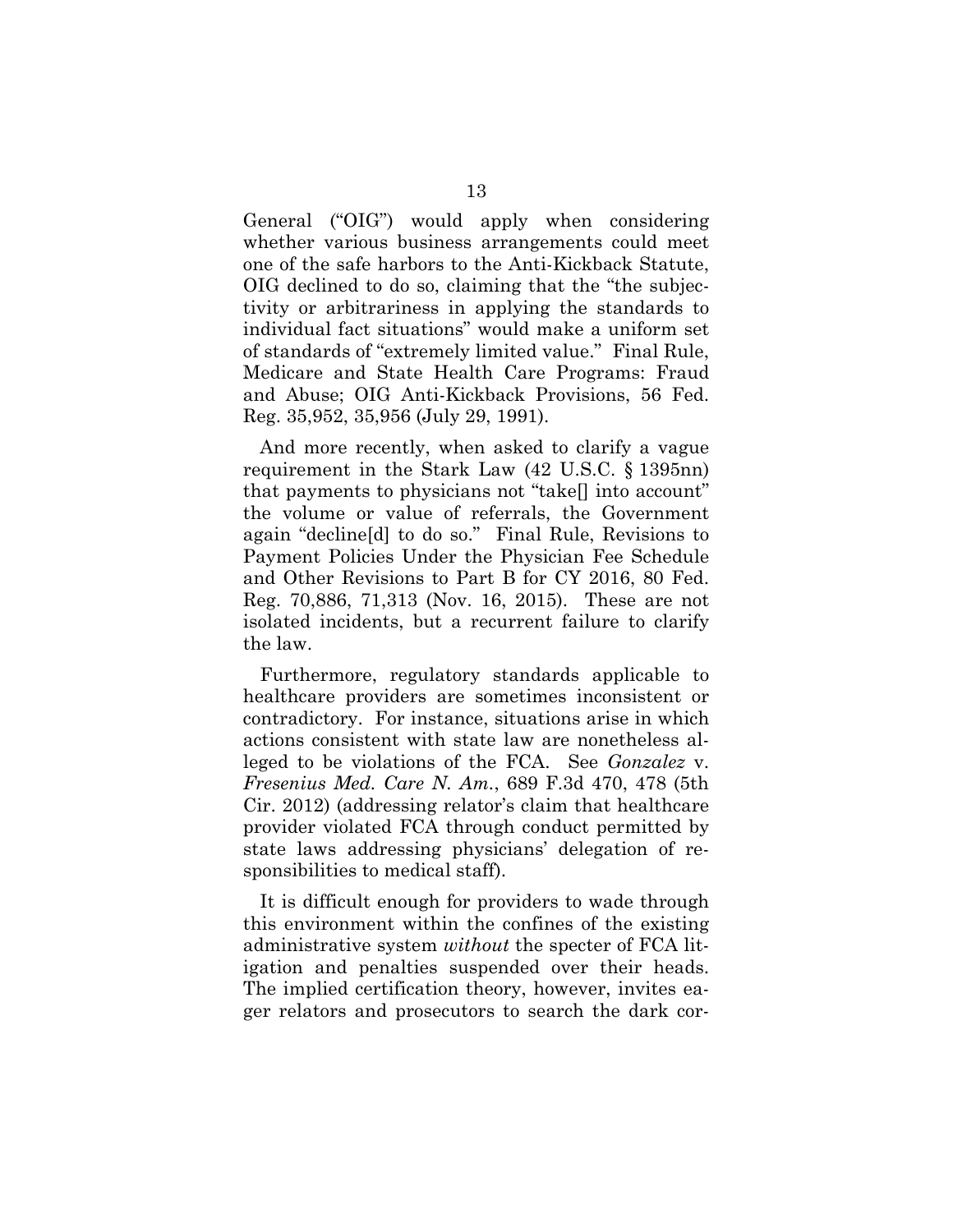ners of the federal healthcare rule books for ambiguous regulatory standards and accuse healthcare providers of fraud when they interpret those rules differently. In fact, under the implied certification framework, the mere *allegation* that a provider is not in compliance with any such standard can burden the provider with expensive and time-consuming *qui tam*  litigation for years, diverting the organization's focus, resources, and attention. *Infra* Part III.

#### **II. THE IMPLIED CERTIFICATION THEORY IS UNJUSTIFIABLY BROAD.**

The FCA is *not* an "all-purpose antifraud statute," *Allison Engine Co.* v. *United States ex rel. Sanders*, 553 U.S. 662, 672 (2008), nor a "blunt instrument to enforce compliance with all medical regulations," *Mikes* v. *Straus*, 274 F.3d 687, 699 (2d Cir. 2001). Instead, Congress has made clear that a "false or fraudulent claim" is the core component of an FCA violation. 31 U.S.C. § 3729(a)(1)(A); see also *United States ex rel. Atkins* v. *McInteer*, 470 F.3d 1350, 1357 (11th Cir. 2006) (the submission of a false claim is the "*sine qua non*" of an FCA violation). The implied certification theory is inconsistent with these key precepts, imposing a legal fiction that the act of submitting a claim for payment constitutes an affirmative representation by the submitter that it is in compliance with every legal requirement applicable to it.

"Distilled to its core," the implied certification theory "lacks a discerning limiting principle." *United States* v. *Sanford-Brown, Ltd.*, 788 F.3d 696, 711 (7th Cir. 2015), *petition for cert. filed*, 84 U.S.L.W. 3349 (U.S. Dec. 2, 2015) (No. 15-729). Under this theory, merely submitting a claim for payment somehow "impliedly" certifies that the claimant has complied with every conceivable regulatory requirement or contractual provision that could influence the Gov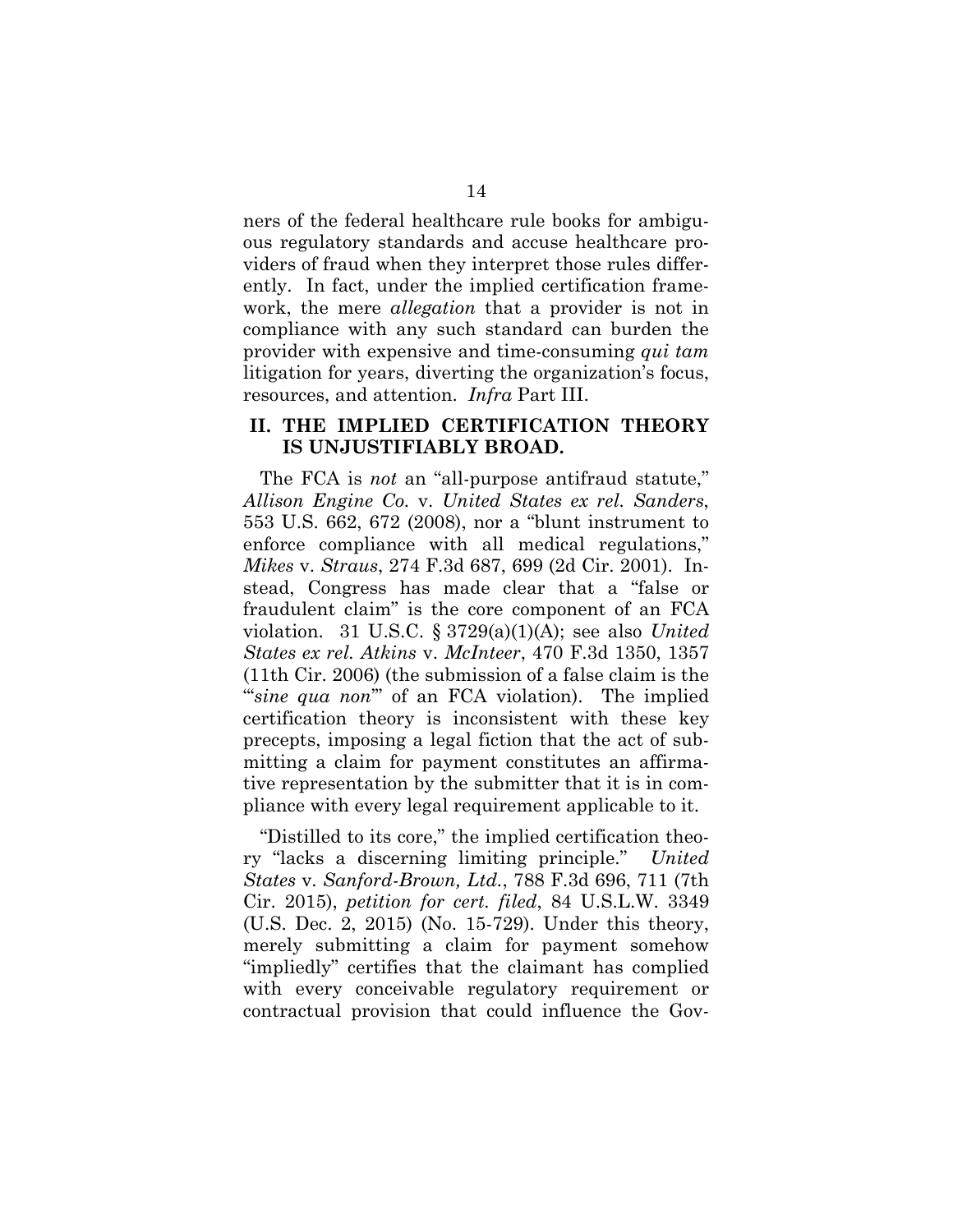ernment's decision to pay the claim. See, *e.g.*, Pet. App. 17 n.14. In other words, any claim for payment can be "false or fraudulent" if it is made when the provider is in violation of *any* legal standard that a court deems—after-the-fact—to be "material" to the Government's payment decision. As Petitioner explains, liability attaches under this theory, even if the claim itself contains no "affirmative misstatement" whatsoever. Petr. Br. 23–24.

The healthcare context makes the intolerable breadth of this theory plain. This theory impermissibly conflates violations of healthcare regulations with false claims for reimbursement. Rather than focusing the FCA on contractors who submit claims knowingly designed to deceive the Government into making undeserved payments, implied certification empowers plaintiffs—typically *qui tam* relators—to threaten healthcare providers with the FCA's treble damages and penalties based on perceived violations of contract provisions, regulatory standards, and subregulatory guidance documents. The effect is a view of falsity that is as limitless as it sounds. Indeed, as history has shown, *supra* at 10–12, the potential bases for an implied certification lawsuit are limited effectively only by the imagination of *qui tam* relators.

The FCA was never meant to play this unfair and disruptive role, with its distorting impact. Indeed, when it is used it in this manner, at least three significant problems result—all of which confirm why the implied certification theory of falsity should be rejected.

1. First, the "implied certification" framework deprives healthcare providers of any fair notice about what the FCA prohibits and what it does not. That is particularly problematic as the FCA imparts "essentially punitive" penalties. *Vt. Agency of Nat. Res.*, 529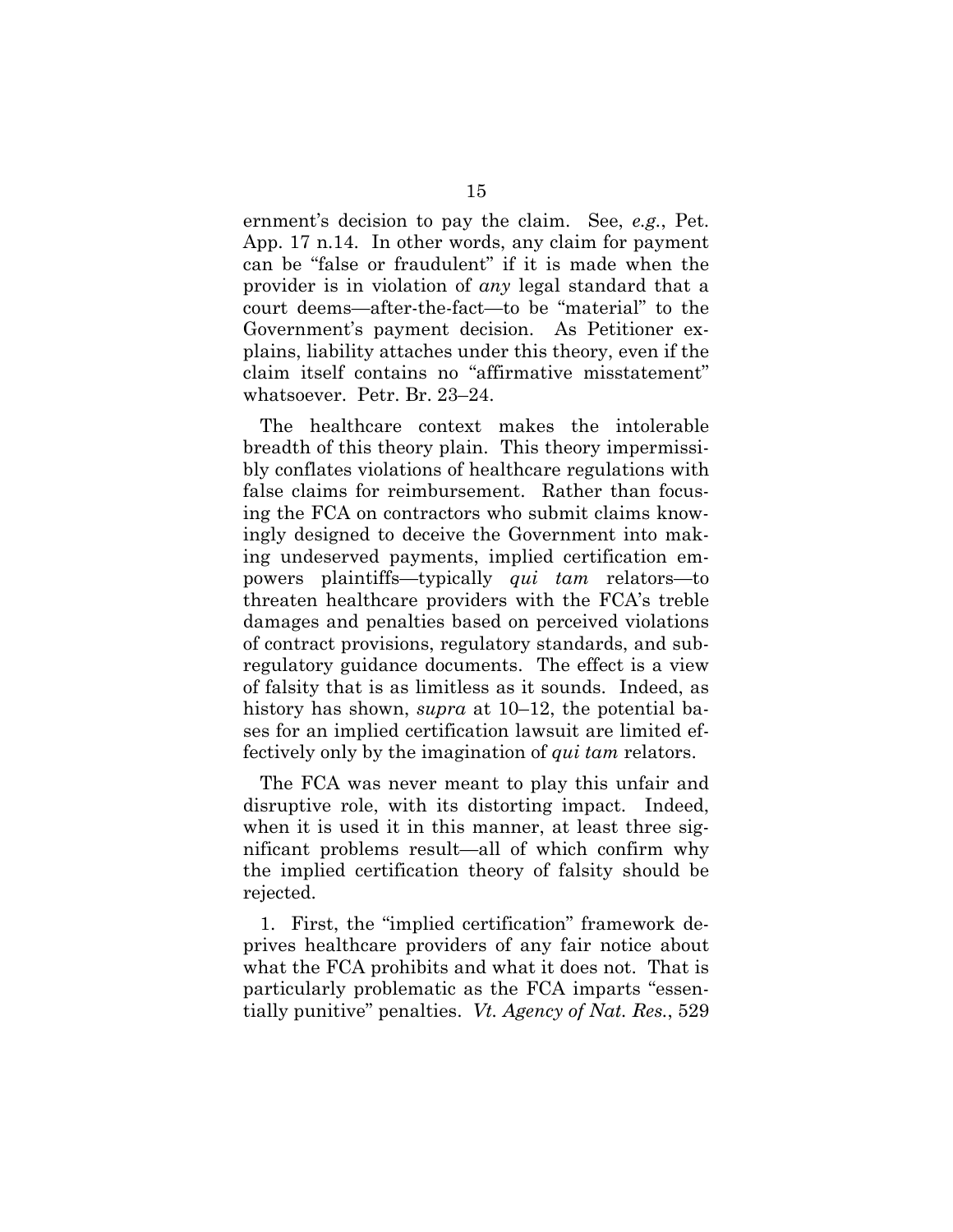U.S. at 784; *BMW of N. Am.*, 517 U.S. at 574 (Due Process demands that a "person receive fair notice not only of the conduct that will subject him to punishment, but also of the severity of the penalty.").

The core problem is that the vast majority of the thousands upon thousands of rules that have been promulgated do not definitively state whether a requirement is or is not a condition of payment. Thus, it is generally impossible for a provider to know in advance what conduct may trigger FCA liability under the implied certification theory. Notwithstanding this lack of notice, courts applying the implied certification theory have imposed FCA liability for violations of a broad array of healthcare rules. See, *e.g.*, *United States ex rel. Bidani* v. *Lewis*, 264 F. Supp. 2d 612, 615 (N.D. Ill. 2003) (accepting Government's post-hoc assertion that compliance with a specific federal law was a "material" condition of the Government's reimbursement of a claim). Under the logic of these cases, the operative rules for healthcare providers become anyone's guess, decided court-bycourt, retrospectively and on an ad hoc basis.

To be sure, some rules are labeled as a "condition of payment." But labeling a rule a "condition of payment," standing alone, should mean only that a payor agency can decline to reimburse (or administratively recoup payment from) a provider if the provider fails to satisfy the rule; it should not render a violation of the rule actionable under the FCA. For FCA liability to attach, conditions of payment must be specifically referenced in the claim itself; providers are not on proper notice of what they are certifying to if they must search through the vast array of regulatory rules to identify the "conditions of payment" to which they are purportedly impliedly certifying.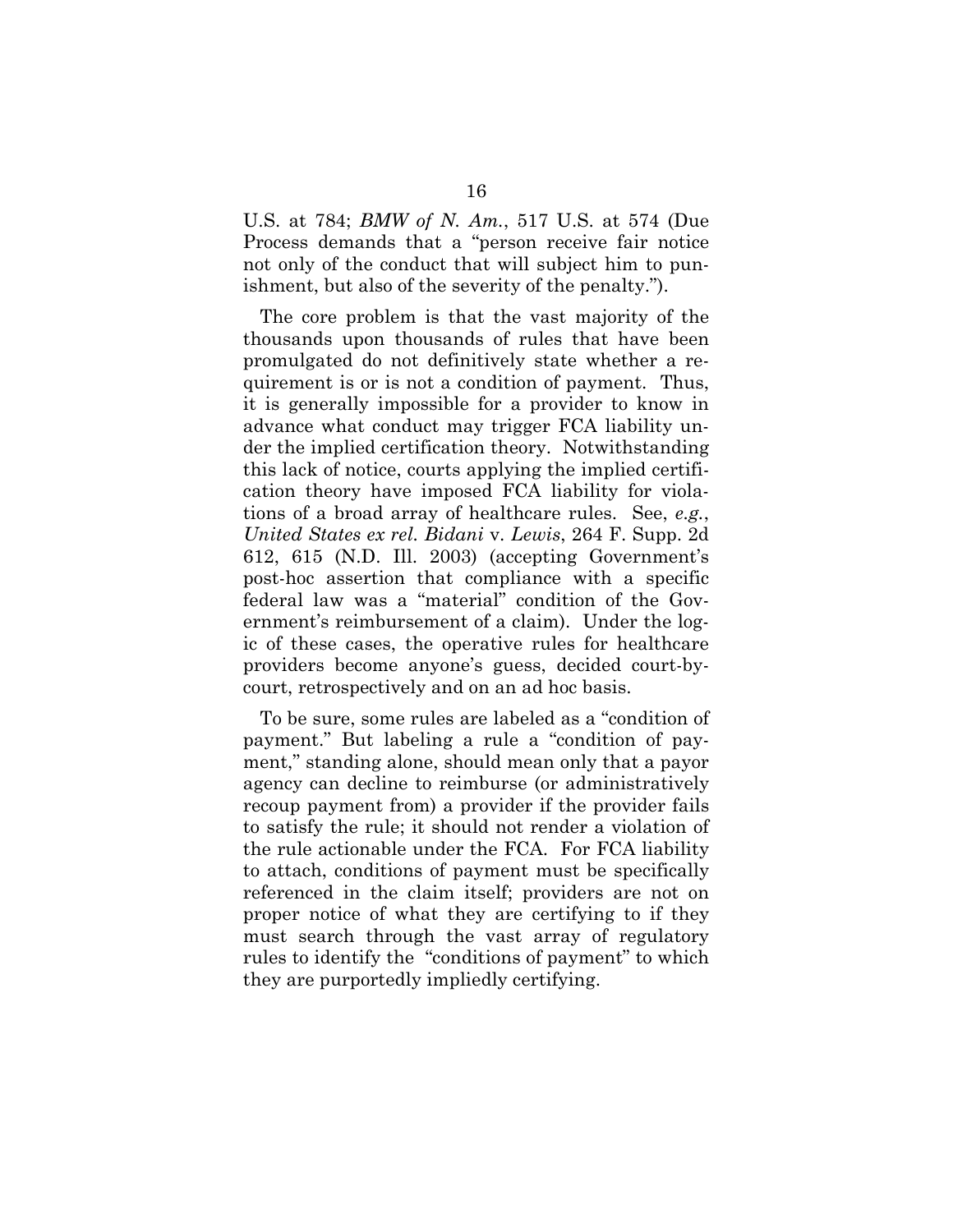The Constitution dictates that "regulated parties should know what is required of them so they may act accordingly." *FCC* v. *Fox Television Stations, Inc.*, 132 S. Ct. 2307, 2317 (2012). The implied certification theory does not put healthcare providers and other government contractors on adequate notice of the rules to which they are certifying compliance. That raises substantial Due Process concerns, and the statute should be read to avoid them. We encourage the Court to avoid this significant constitutional problem by adopting the interpretation of the Act set forth at Part IV, *infra*. See, *e.g.*, *Concrete Pipe & Prods. of Cal., Inc.* v. *Constr. Laborers Pension Trust for S. Cal.*, 508 U.S. 602, 629 (1993) (interpreting federal statute narrowly to avoid Due Process concerns).

2. Second, the implied certification theory renders the FCA duplicative of existing remedies—a good sign that Congress did not plan for the FCA to sweep so far. The healthcare regulatory agencies have numerous tools available for enforcing compliance with federal healthcare contracts, regulations, and guidance documents, including administrative penalties, breach-of-contract suits, and exclusion from participation in federal healthcare programs. *United States ex rel. Hobbs* v. *Medquest Assocs., Inc.*, 711 F.3d 707, 717 (6th Cir. 2013). By establishing this detailed framework of administrative penalties and sanctions, Congress did not intend the FCA to displace these regulatory mechanisms whenever a *qui tam* relator believes that "implied" certification might be alleged. See *Alexander* v. *Sandoval*, 532 U.S. 275, 289–91 (2001) (statutes authorizing "agencies to enforce their regulations" indicate that a "private remedy" is unnecessary).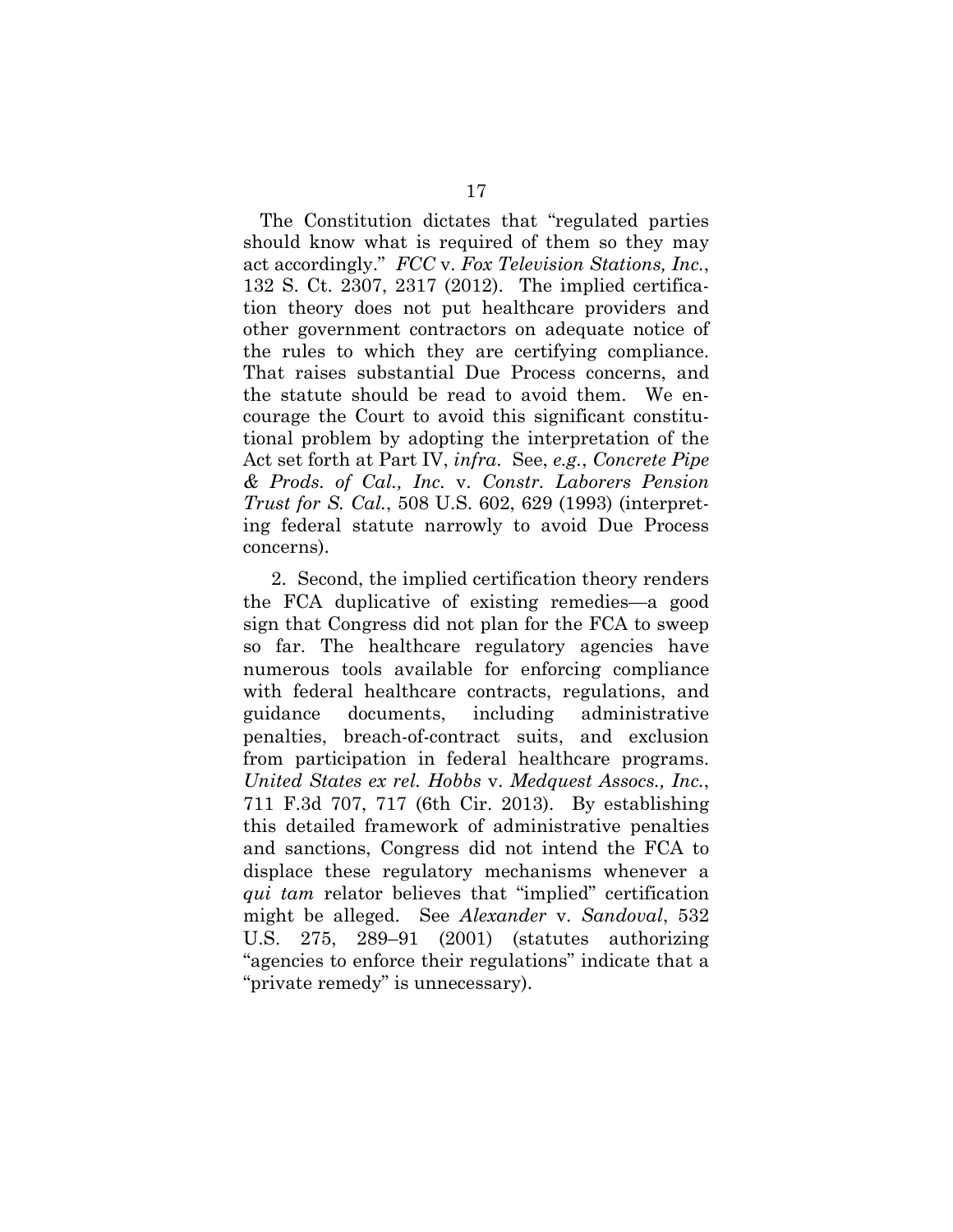Under the implied certification theory, private relators decide which regulatory and sub-regulatory requirements warrant FCA litigation (and resulting government investigations and the potential application of FCA penalties) and which do not. The FCA authorizes relators to continue a suit even after the Government declines to intervene, and while DOJ has the authority to dismiss cases over the objections of relators, 31 U.S.C. § 3730(b), it virtually never exercises that authority. Because DOJ intervenes in only a small fraction of FCA cases, providers are typically forced to negotiate with private parties seeking their share of a treble-damages recovery.

By permitting relators to enforce regulatory standards, the implied certification theory disrupts the carefully calibrated regime of administrative remedies reflected in essentially every federal and state healthcare program. For instance, in the case of Medicare, that program delegates the supervision of healthcare providers' compliance with federal healthcare standards to the agencies responsible for them. See 42 U.S.C.  $\S 1395cc(b)(2)$ ; 42 C.F.R. § 488.28(a), (c), and (d); *id.* § 424.535(a)(1). Involving relators in these complicated regulatory issues interferes with government control of the programs through the exercise of agency remedies for noncompliance. Indeed, enforcement of the FCA through the implied certification theory excuses regulators from the obligation to regulate—in a clear and transparent fashion—in favor of "burden[ing] the federal courts with deciding whether medical services were performed in full compliance with a host of Medicare [and other federal healthcare] regulations." *United States ex rel. Conner* v. *Salina Regional Health Ctr.*, 543 F.3d 1211, 1221 (10th Cir. 2008).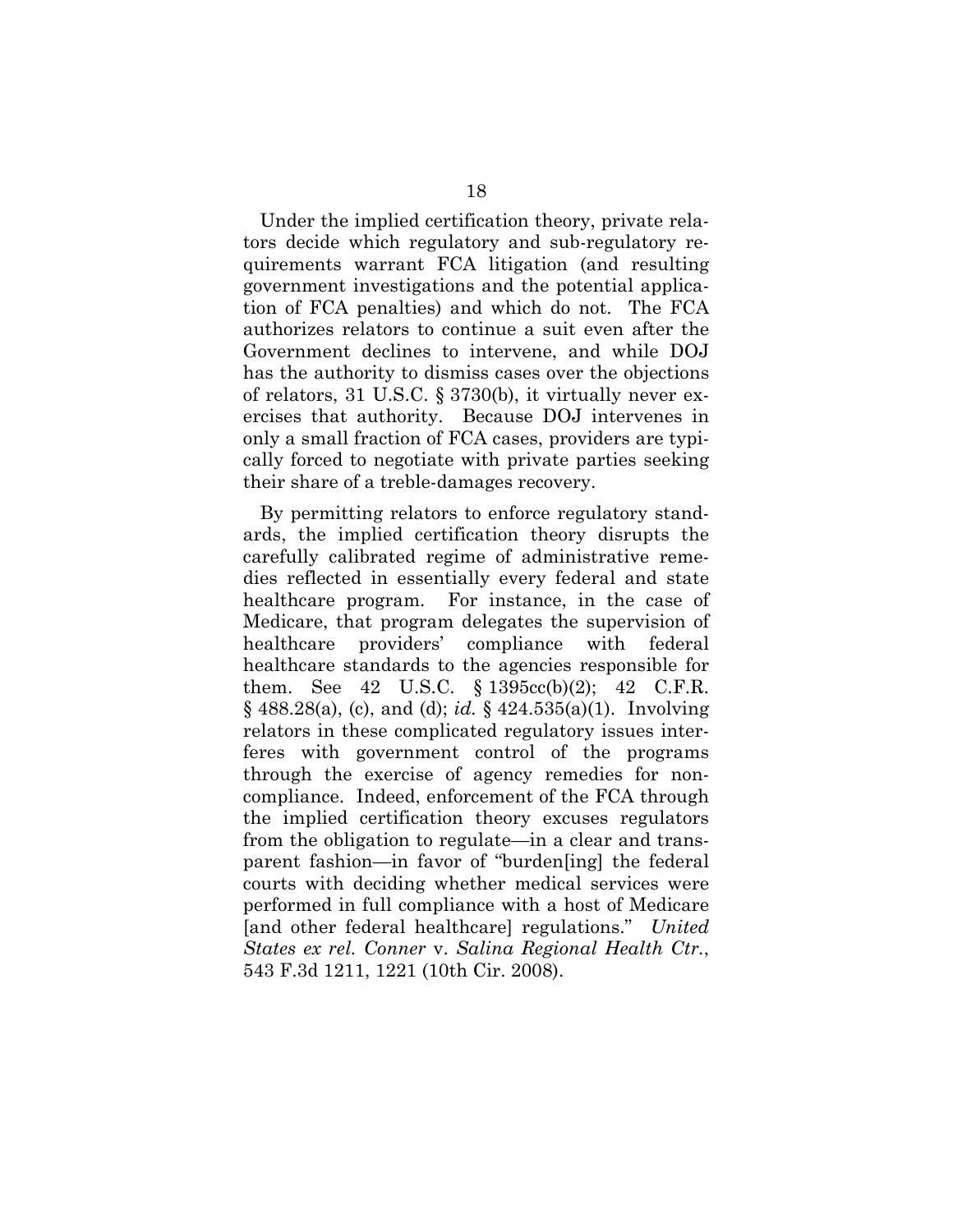Courts are adept at resolving cases involving actual fraud, but "courts are not the best forum" to police all regulatory violations in the first instance; rather, the agencies that oversee these regulations are often better placed. *Mikes*, 274 F.3d at 700. Forcing courts to clarify federal healthcare regulations in the context of *qui tam* suits—rather than letting agencies address them—"short-circuit[s] the very remedial process the Government has established." *United States ex rel. Wilkins* v. *United Health Grp., Inc.*, 659 F.3d 295, 310 (3d Cir. 2011).

3. Third, the implied certification theory encourages excessive litigation over ambiguous regulatory standards, and subjects providers to litigation costs and collateral consequences that Congress could not have intended. FCA litigation has exploded in the years since the implied certification theory has been embraced by many of the lower courts. "From 1987 to 2013, the annual number of *qui tam* actions jumped from 31 to 752, breaking the previous record for number of *qui tam* suits in a given year by 100, which was set the prior year." Steven Harrison et. al., *Health Care Fraud*, 52 Am. Crim. L. Rev. 1223, 1285 (2015). Even the Justice Department has been "struck by the sheer volume of the cases that are brought …. under this statute." Remarks of Stuart F. Delery, Acting Att'y Gen. of the U.S., (June 7, 2012), http://www.justice.gov/opa/speech/acting-assistantattorney-general-stuart-f-delery-speaks-americanbar-association-s-ninth.

But the sheer number of *qui tam* suits tells only part of the story of the burden imposed by the implied certification theory. An implied certification complaint filed by a *qui tam* relator can trigger significant costs for a provider even before it becomes a litigable case. *Qui tam* complaints under the FCA are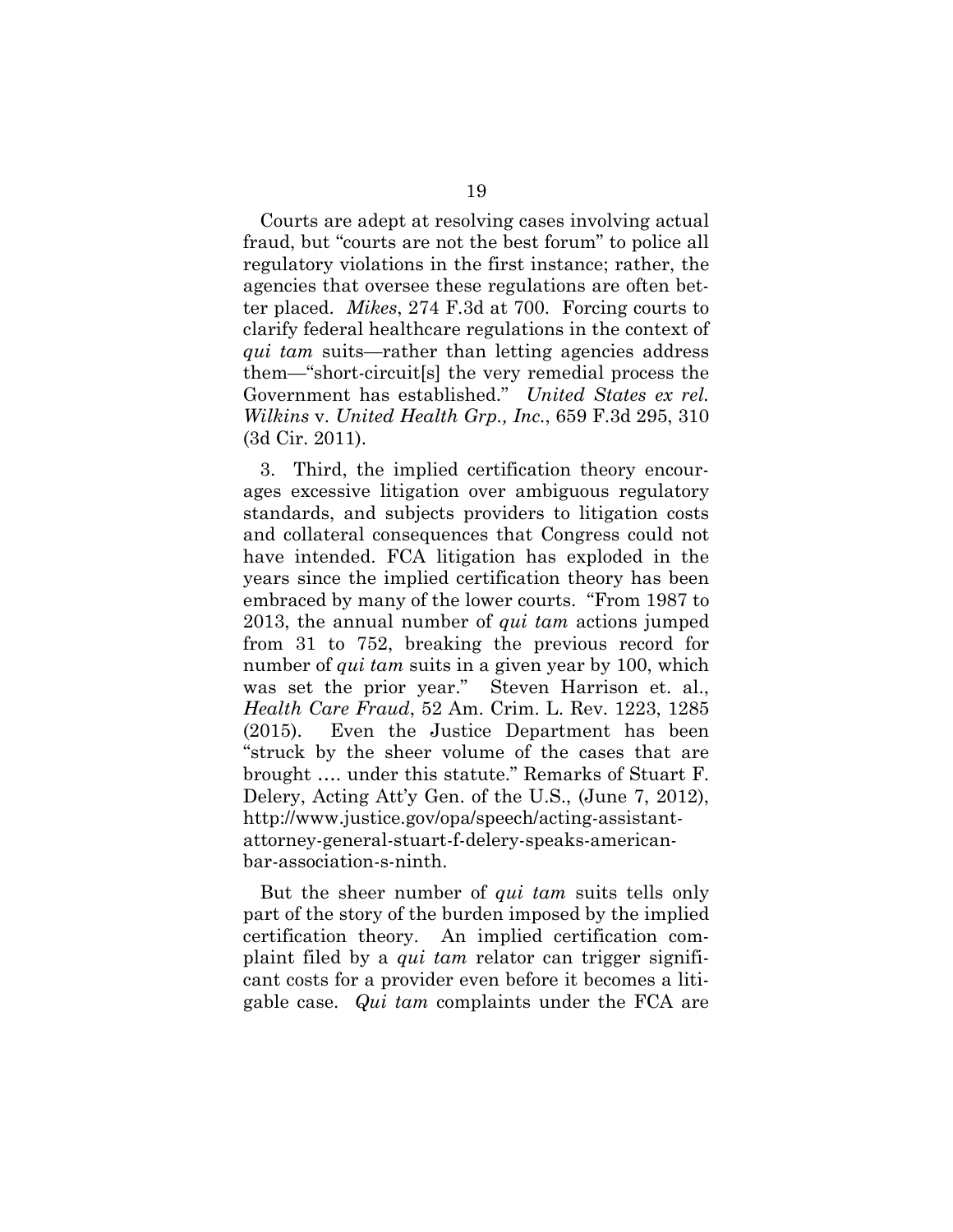automatically sealed upon filing, to provide the Government time to investigate and determine whether to intervene. 31 U.S.C.  $\S$  3730(b)(2). These investigations take time. Though the FCA provides that complaints are to be sealed for only 60 days to allow the government to investigate, *id.*, in practice, it takes an average of 13 months to two years. See Letter from Ronald Weich, Assistant Att'y Gen., U.S. Dep't of Justice and Jim Esquea, Assistant Sec'y, U.S. Dep't of Health & Human Servs. to Sen. Charles E. Grassley (Jan. 24, 2011); David Freeman Engstrom, *Private Enforcement's Pathways: Lessons from Qui Tam Litigation*, 114 Colum. L. Rev. 1913, 1961 n.146 (2014). Providers incur significant costs during this period cooperating with DOJ investigations.

These investigations are likely to become even more lengthy—and complex—in the future, due to recent changes in the federal enforcement environment. First, as matter of DOJ policy, "all new *qui tam* complaints are [now] shared by the Civil Division with the Criminal Division as soon as the cases are filed … to determine whether to open a parallel criminal investigation" as well. Remarks of Leslie R. Caldwell, Asst. Att'y Gen. of the United States (Sept. 17, 2014). Any complaint filed by a *qui tam* relator on implied certification grounds is, thus, automatically subject to federal criminal investigation. Second, pursuant to another recent policy announcement, DOJ has promised to "fully leverage its resources to identify culpable *individuals* at all levels in corporate cases." Memorandum from Sally Quillian Yates, Deputy Att'y Gen. of the U.S. (Sept. 9, 2015) (emphasis added). In short, recent changes to DOJ policy have increased the risk that DOJ will respond to a *qui tam*  complaint alleging implied certification by subjecting a defendant healthcare provider to significant—and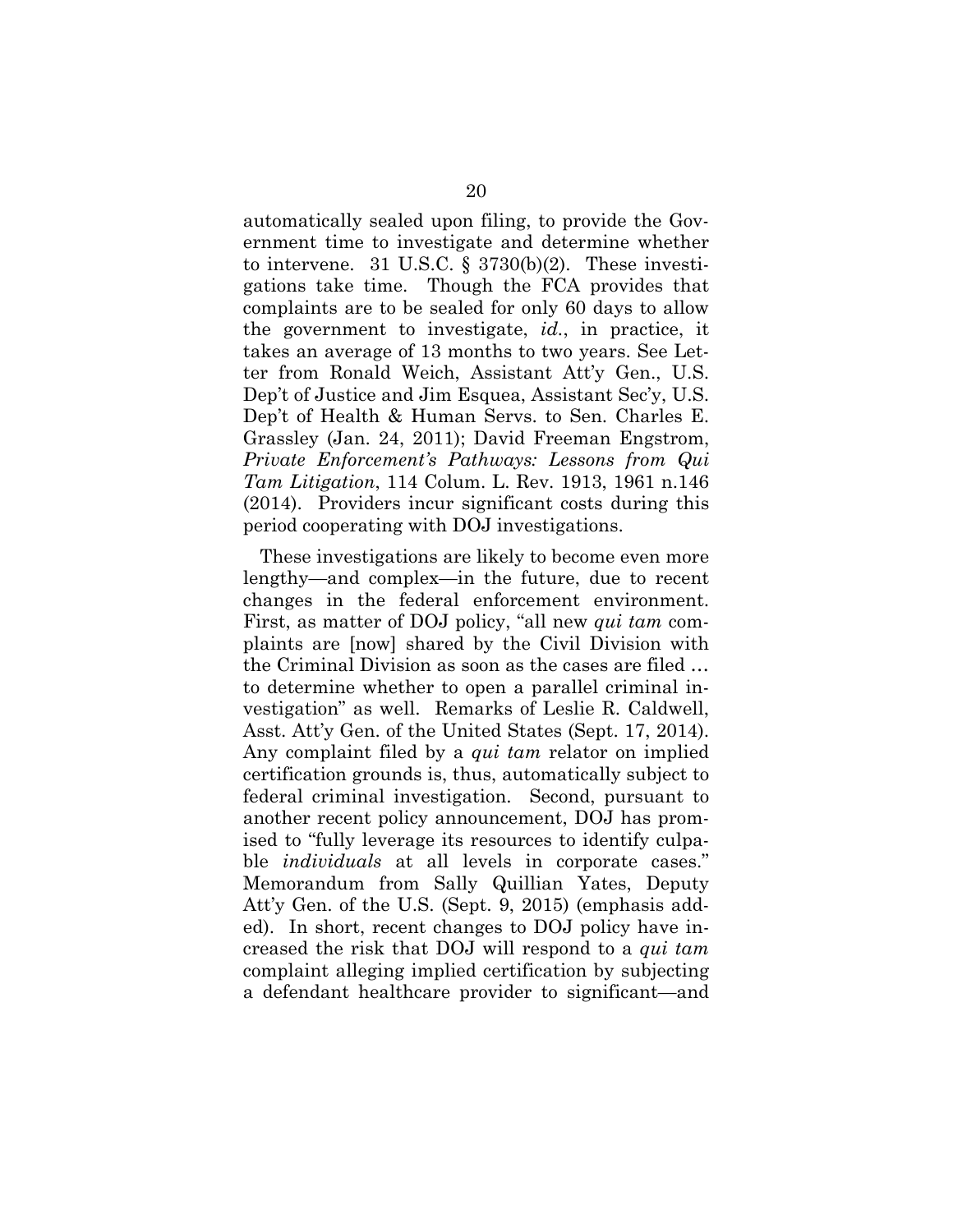costly—investigations of criminal wrongdoing and individual liability on the basis of an alleged violation of any one of thousands upon thousands of administrative rules.

All of these factors create an unlevel playing field, to the detriment of healthcare providers and other government contractors. The "dirty little secret" of FCA litigation is that "given the civil penalty provision and the costs and risks associated with litigation, the rational move for [FCA defendants] is to settle the action even if the [plaintiff's] likelihood of success is incredibly small." Robert Salcido, *DOJ Must Reevaluate Use of False Claims Act In Medicare Disputes*, Wash. Legal Found., at 4 (Jan. 7, 2000), http://goo.gl/YyZTdS. Indeed, the FCA's punitive structure "places great pressure on defendants to settle even meritless suits." John T. Boese & Beth C. McClain, *Why* Thompson *Is Wrong: Misuse of the False Claims Act to Enforce the Anti-Kickback Act*, 51 Ala. L. Rev. 1, 18 (1999).2

<sup>2</sup> The pressure to settle is particularly robust in the health care context given the FCA's draconian "per-claim" civil penalties provision and the potential for exclusion from participation in federal healthcare programs. *See* 31 U.S.C. § 3729(a); 28 C.F.R. § 85.3(a)(9). Providers, including *amici*, frequently submit claims for reimbursement for as little as \$10. The government, however, routinely seeks to impose civil penalties of up to \$11,000 on each individual claim. Under such an approach, the potential exposure quickly dwarfs the amount of reimbursement at issue and the incentive to settle increases.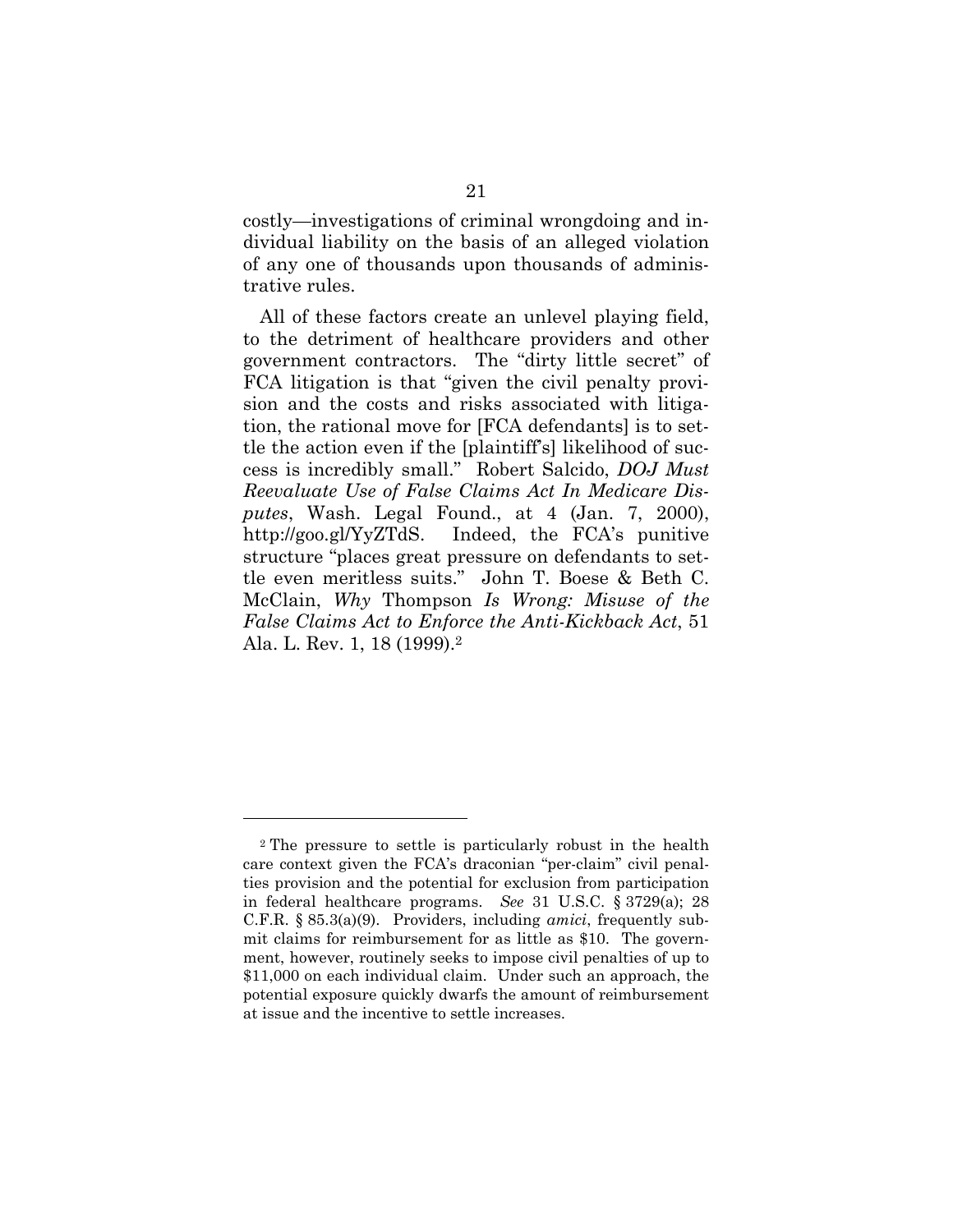### **III. THE FCA'S "MATERIALITY" AND "SCIEN-TER" REQUIREMENTS DO NOT ADE-QUATELY PROTECT PROVIDERS FROM IMPLIED CERTIFICATION'S EXCESSIVE-LY BROAD REACH.**

Given the high costs of complex litigation and the FCA's otherwise overbroad scope, it is not sufficient to rely on the statute's "materiality" and "scienter" requirements to protect healthcare providers and other government contractors from the overbreadth of the implied certification theory. Although the theory's defenders often insist that these requirements can be used to screen out meritless claims,3 experience demonstrates that this retort is badly misguided and just plain wrong at a practical level.

1. Fundamentally, the "materiality" and "scienter" requirements cannot provide any real limits on the FCA if the statute is not interpreted to apply a common sense notion of what makes a claim "false or fraudulent" in the first instance. If a claim can be deemed "false or fraudulent" by virtue of a provider's non-compliance with any of the thousands of requirements buried in a "morass" of regulation, *Herweg*, 455 U.S. at 279, (Burger, J., dissenting), the notion that a defendant's conduct must be "material" is rendered meaningless. Likewise, if a claim can be "false or fraudulent" because FCA liability may arise from thousands of pages of federal regulations, federal sub-regulatory materials, state requirements, and local regulations, the notion that a defendant must be

<sup>3</sup> *See, e.g.*, *United States* v. *Triple Canopy, Inc.*, 775 F.3d 628, 637 (4th Cir. 2015) ("The best manner for continuing to ensure that plaintiffs cannot shoehorn a breach of contract claim into an FCA claim is 'strict enforcement of the Act's materiality and scienter requirements.'"), *petition for cert. filed*, 83 U.S.L.W. 3905 (U.S. June 8, 2015) (No. 14-1440).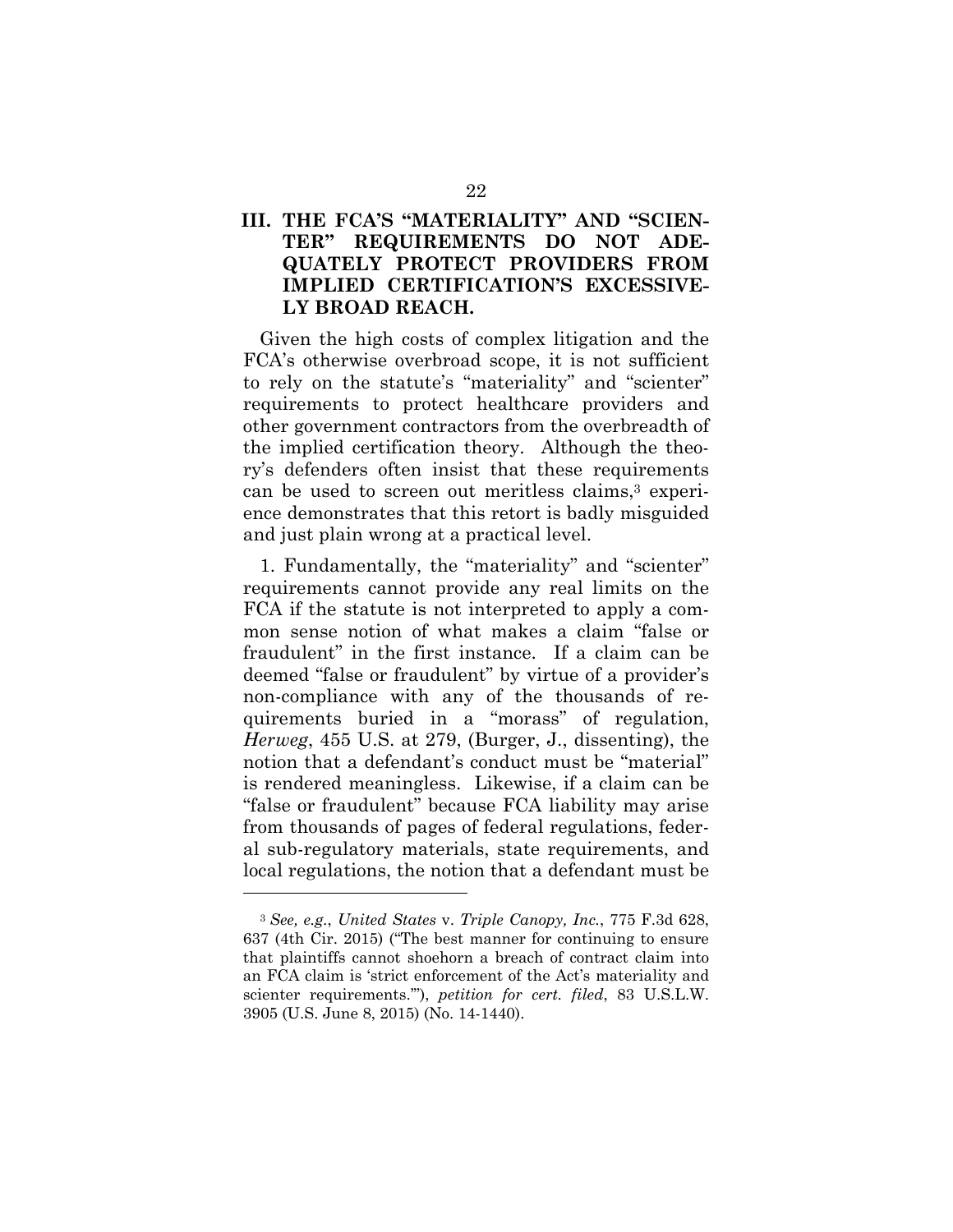shown to have acted knowingly or recklessly is illusory.

Moreover, the fact that an implied certification allegation *may* not satisfy these separate, independent elements of an FCA violation is no reason to loosen the Act's requirements for the element at issue here—namely, what qualifies as a "false or fraudulent claim." See, *e.g.*, *Mikes*, 274 F.3d at 696–97. It is difficult to imagine Congress had such a counterintuitive and backwards approach in mind when it enacted a statute whose title begins with the word "*False* Claims." 31 U.S.C.  $\S 3729(a)(1)(A)$  (emphasis added).

2. Setting aside the flawed premise of the argument that "materiality" and "scienter" should be relied upon to cabin abuses of the implied certification theory, these elements do not in fact serve that function. Assessing either element frequently necessitates an indepth, subjective, and fact-bound inquiry that is both difficult to forecast and costly to litigate. In the heavily regulated healthcare sphere, the resulting uncertainty imposes immense costs, while depriving *amici* and their members (and others) of the notice needed to tailor compliance to the Government's priorities. The FCA should be interpreted in a fashion that allows providers clearly to prioritize compliance issues, target limited resources appropriately, and meaningfully reduce liability risk by doing so. Without that, failure is inevitable and the incentive to commit to a compliance program is actually undermined.

a. Materiality, in particular, is a malleable, broad, and amorphous concept that evades consistent or predictable treatment. This makes it an ineffective limitation on the breadth of implied certification for at least two reasons.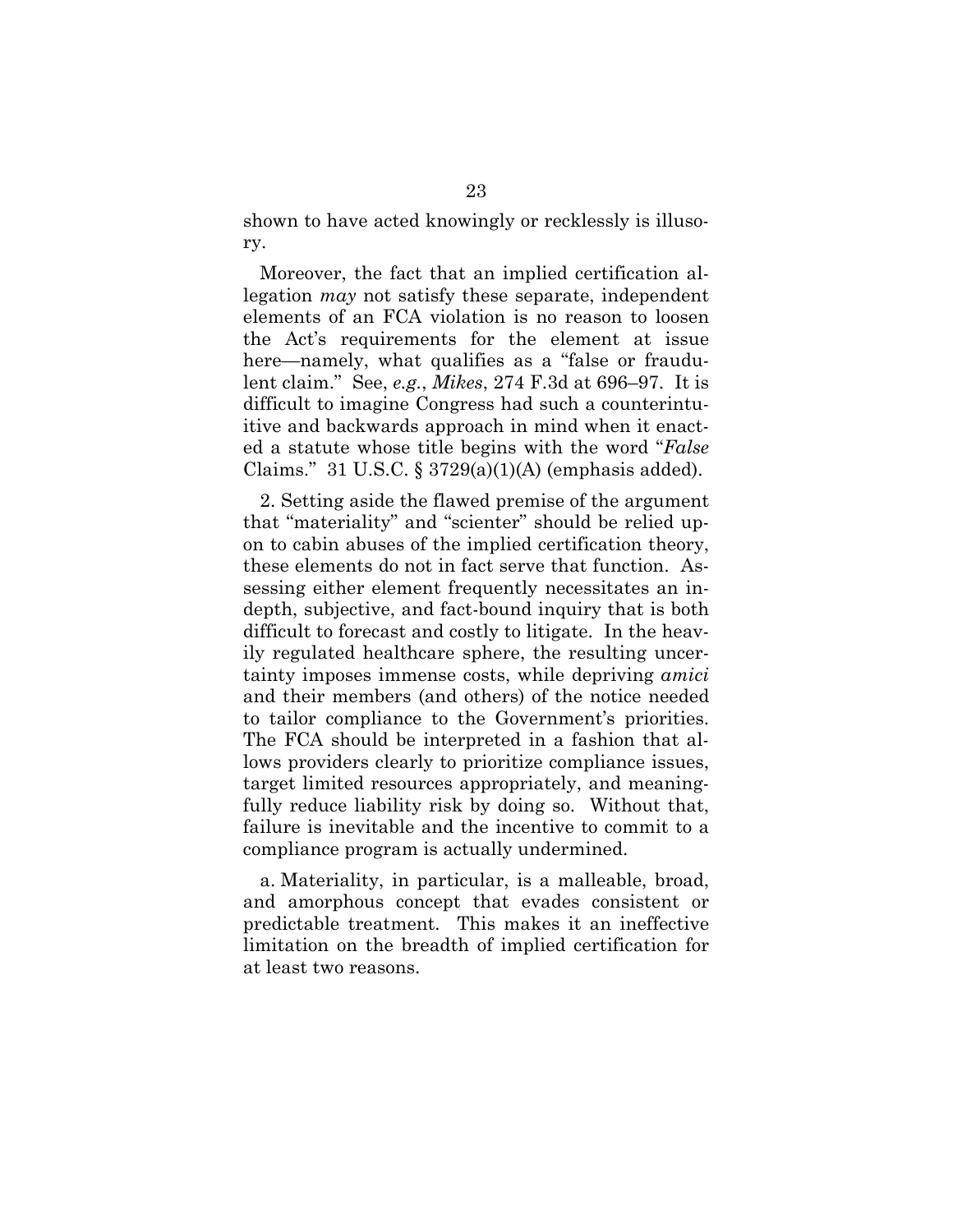*First*, whether a particular legal obligation is considered "material" to the Government's payment decisions typically is decided retroactively. The FCA defines the term "material" broadly to mean "having a natural tendency to influence, or be capable of influencing, the payment or receipt of money or property." 31 U.S.C. § 3729(b)(4). Unless Congress or an agency states so expressly, providers are left to guess *ex ante* what regulatory standards have a "natural tendency" or "capab[ility] of influencing" Government payment decisions on any given claim.4

 Thus, far from resolving anything, the materiality standard just compounds one of the main problems with the implied certification theory: the lack of advance notice about which violations of the litany of

<sup>4</sup> This definition was added to the FCA in 2009 via amendments passed by Congress as part of the Fraud Enforcement and Recovery Act of 2009 ("FERA"). Pub. L. No. 111-21, § 4, 123 Stat. 1617, 1621–25 (2009). Prior to the FERA amendments, however, many courts had read into the FCA an implicit materiality requirement, but had split on how to define it. *See* John T. Boese, *The Past, Present, and Future of "Materiality" Under the False Claims Act*, 3 S.L. Univ. J. Health Law & Pol'y 291, 294 & n.17 (2010) (collecting cases). DOJ initially advanced the notion that a materially false claim is one that is "'capable of influencing' or [that] 'has a natural tendency to influence' the government's decision to pay," in response to a narrower "prerequisite for payment" standard emerging from some courts. *Id.* at 299–301. These Government efforts to expand the definition of materiality were generally successful, *id.* at 300–01, and ultimately were codified in the FERA amendments. The result is a statute that "defin[es] 'material' such that a falsity might be considered material even if it had no actual impact on the government's payment decision." Robert Fabrikant, Paul E. Kalb, M.D., Mark D. Hopson, Pamela H. Bucy & James C. Stansel, *Health Care Fraud: Enforcement and Compliance* § 4.01[3][d][ii] (2016).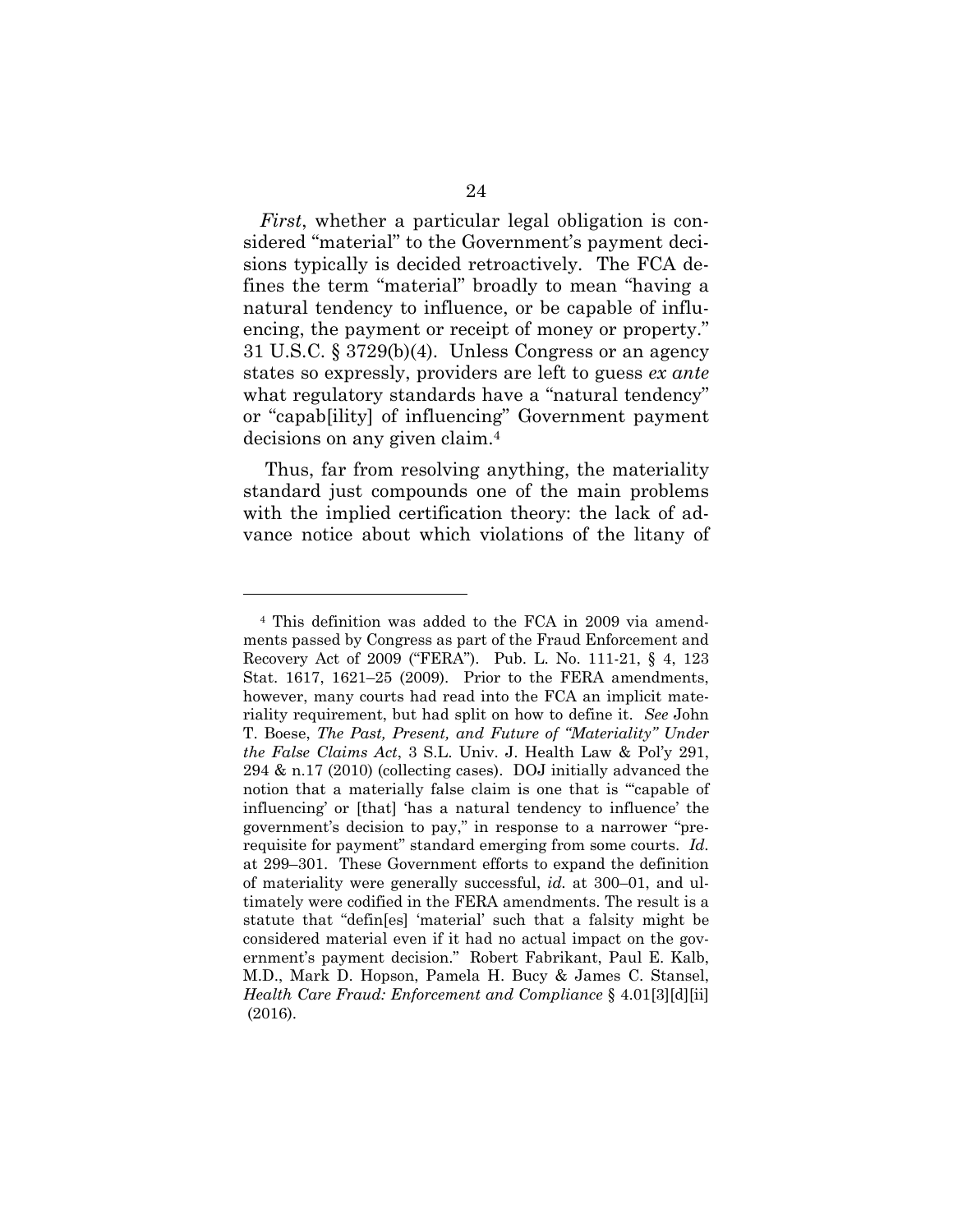statutes, regulations, and sub-regulatory guidance documents are actionable under the FCA.

All providers can do under these circumstances is hazard an educated guess, but educated guesses are just that—guesses. A guess, by definition, does not provide the certainty that a law subjecting providers to punitive sanctions demands. See *Fox Television Stations*, 132 S. Ct. at 2317 ("[R]egulated parties should know what is required of them so they may act accordingly."). In other words, rather than fixing the implied certification theory's fair notice problem, the materiality standard magnifies it.

The impact is profound. Healthcare providers spend enormous sums on compliance programs every year. But even the most robust compliance program cannot prevent every violation of every regulatory requirement, and limited resources may be misallocated when there is no guidance available to distinguish meaningfully between issues that can and cannot give rise to FCA violations. Effective compliance programs require clear direction, but the broad and ambiguous materiality standard does not provide it.

Greater clarity—which is offered by the proposal we outline below, *infra* Part IV—would allow providers to direct compliance resources towards rules that are truly material to the Government—i.e., rules that the Government deems important enough to expressly, specifically, and unambiguously reference in a claim form, or statutes Congress has expressly, specifically, and unambiguously identified as predicates for a violation of the FCA.

*Second*, healthcare providers cannot effectively rely on lack of materiality as a defense early in litigation when meritless FCA complaints should be dismissed. The reason for this is that the materiality inquiry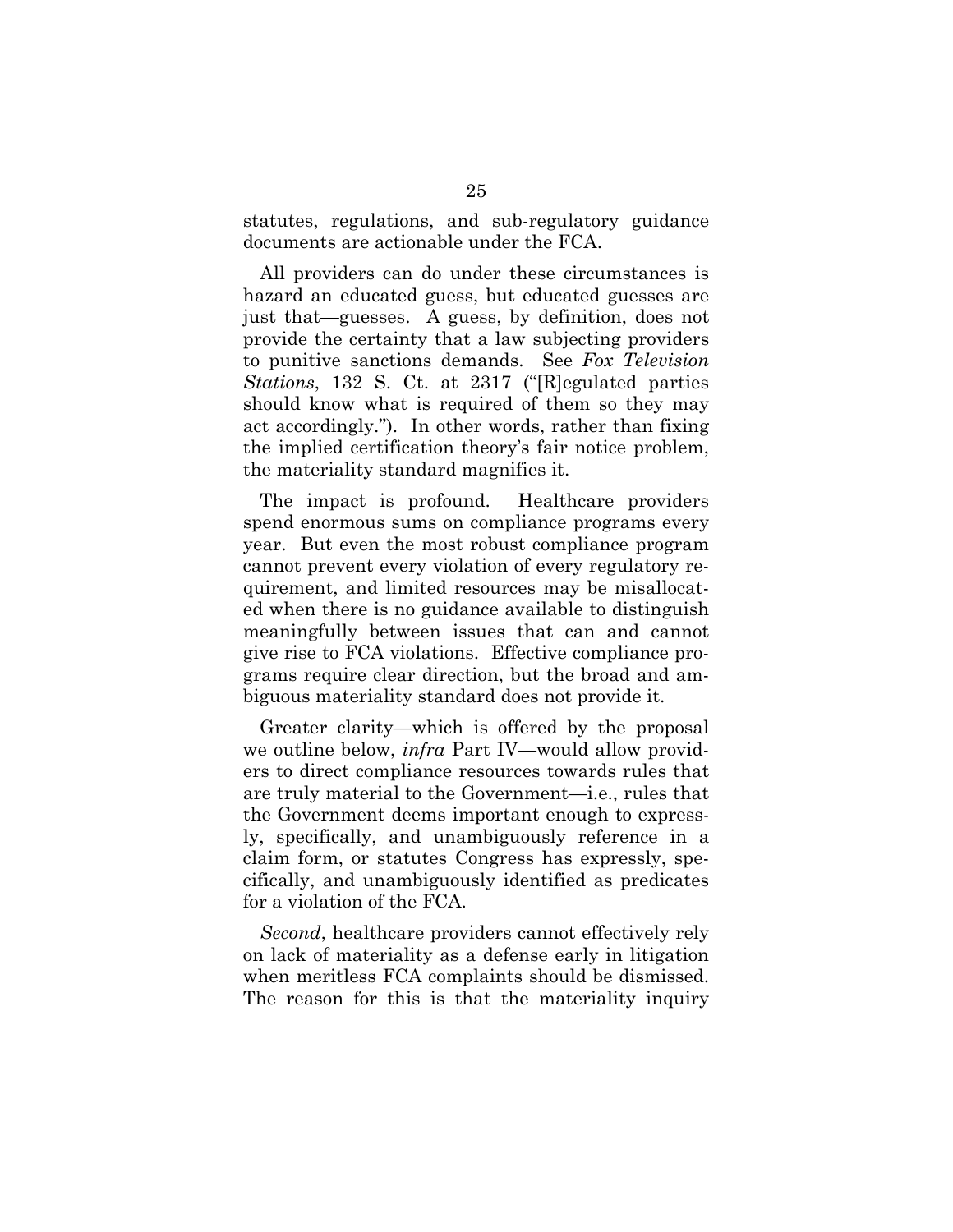typically is so fact-bound that healthcare providers rarely prevail on the issue at the motion-to-dismiss stage. See, *e.g.*, *New York* v. *Amgen Inc.*, 652 F.3d 103, 110–11 (1st Cir. 2011) ("[W]hether the claims at issue misrepresented compliance with a material precondition of payment … is a fact-intensive and context-specific inquiry."). Defending even meritless implied certification suits, therefore, often requires proceeding through expensive discovery, then to summary judgment or even trial.<sup>5</sup>

b. The FCA's "scienter" requirement serves no better as a firewall against meritless claims and unnecessarily expensive *qui tam* litigation. It too requires a fact-intensive analysis that frequently is ill-suited for resolution in the early stages of a case and costly to litigate. Although FCA liability attaches only if the provider has "actual knowledge" that the claim is false or fraudulent, or acts in "deliberate ignorance" or "reckless disregard" of its truth or falsity, 31 U.S.C. § 3729(b)(1)(A), pleading such knowledge is virtually pro forma in FCA complaints. This often propels even meritless cases to summary judgment or

<sup>5</sup> By way of example, in *United States ex rel. Williams* v. *Renal Care Group, Inc.*, 696 F.3d 518, 531 (6th Cir. 2012), the court of appeals reversed a grant of summary judgment against *amicus* Fresenius for alleged FCA violations based on alleged noncompliance with a series of minor, technical regulatory standards, "including honoring warranties, filling orders from its own inventory or via contract, and maintaining an appropriate place of business." The Sixth Circuit ultimately concluded that "defendants are correct, irrespective of whether they in fact violated the regulations," because "[t]he False Claims Act is not a vehicle to police technical compliance with complex federal regulations." *Id.* at 532. This victory was somewhat pyrrhic in the end, however, as *amicus* spent vast sums defending the suit after both the motion to dismiss and summary judgment stages failed to screen out the meritless claims.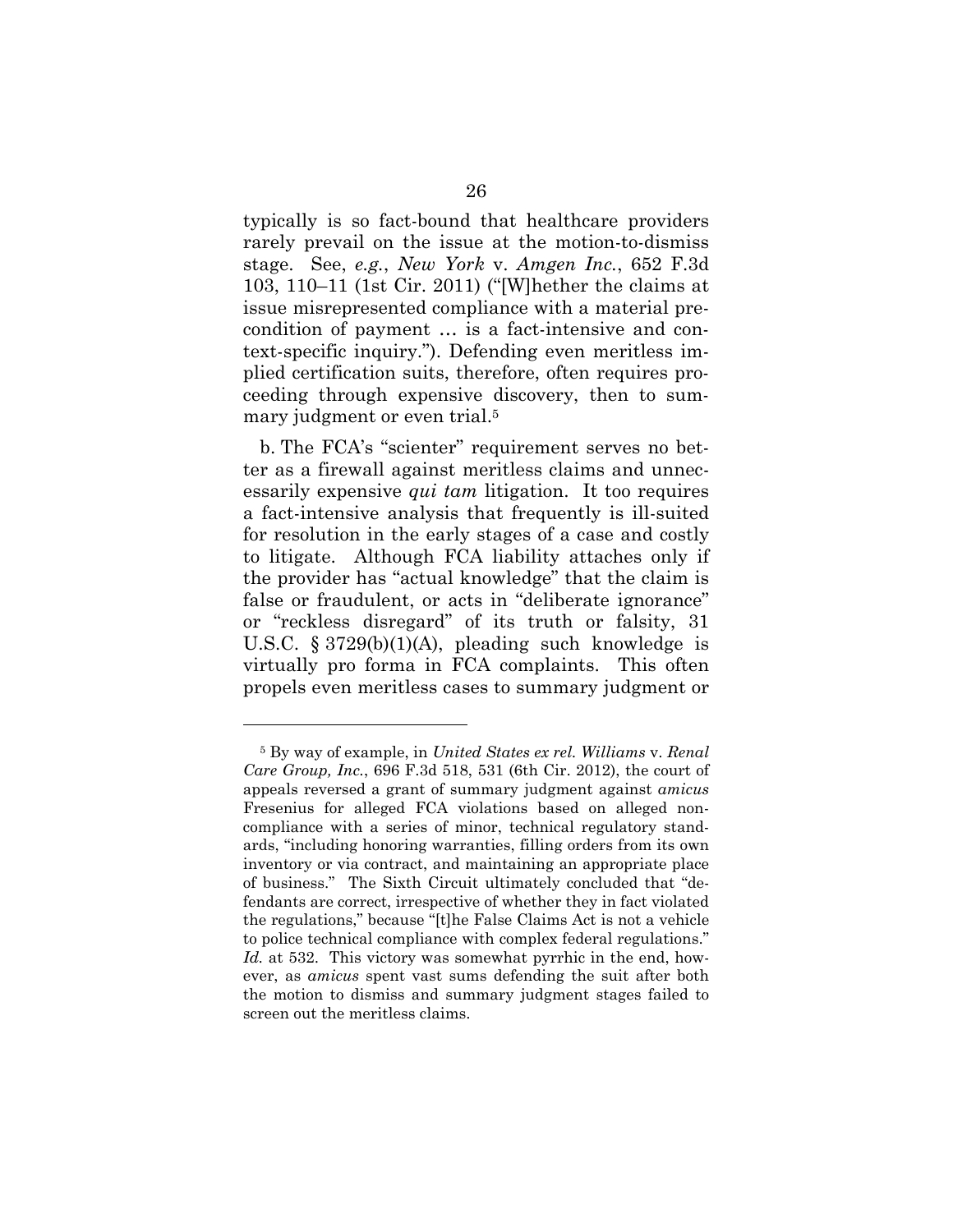trial, where costs multiply exponentially before providers have any meaningful opportunity to defeat the claims.6

This is particularly true in healthcare cases. Assessing a provider's "knowledge" of the regulatory standard that supposedly served as the basis for the implied certification can, depending on the circumstances, require courts to consider a broad "variety of evidence," including, but often not limited to, "whether the defendant sought, received and followed legal advice, whether the defendant acted in conformity with others in the industry, and whether the defendant reasonably believed that its interpretation was consistent with the government's." *United States ex rel. Saldivar* v. *Fresenius Med. Care Holdings, Inc.*, No. 1:10-CV-1614-AT, 2015 WL 7293156, at \*32 (N.D. Ga. Oct. 30, 2015), *appeal docketed*, No. 15-15497 (11th Cir. Dec. 8, 2015).

As with materiality, these scienter questions are expensive and time-consuming to litigate. Indeed, by way of example, it took *five-and-a-half years* after a complaint was filed against *amicus* Fresenius for a district court to grant summary judgment and hold that Fresenius had *not* knowingly made false certifi-

<sup>6</sup> The FCA allows defendants who prevail in litigation to seek attorney's fees from the relator in limited circumstances, but, in practice, this is rarely an effective tool in implied certification cases. The FCA provides that, if the Government declines to intervene and the relator proceeds with the action, the court may award a prevailing defendant "reasonable attorneys' fees and expenses," but only if the relator's claims were "clearly frivolous, clearly vexatious, or brought primarily for the purposes of harassment." 31 U.S.C. § 3730(d)(4). In light of all the regulatory ambiguity just described, it typically is quite challenging for a healthcare provider to show that an implied certification allegation meets this standard even in the most meritless of cases.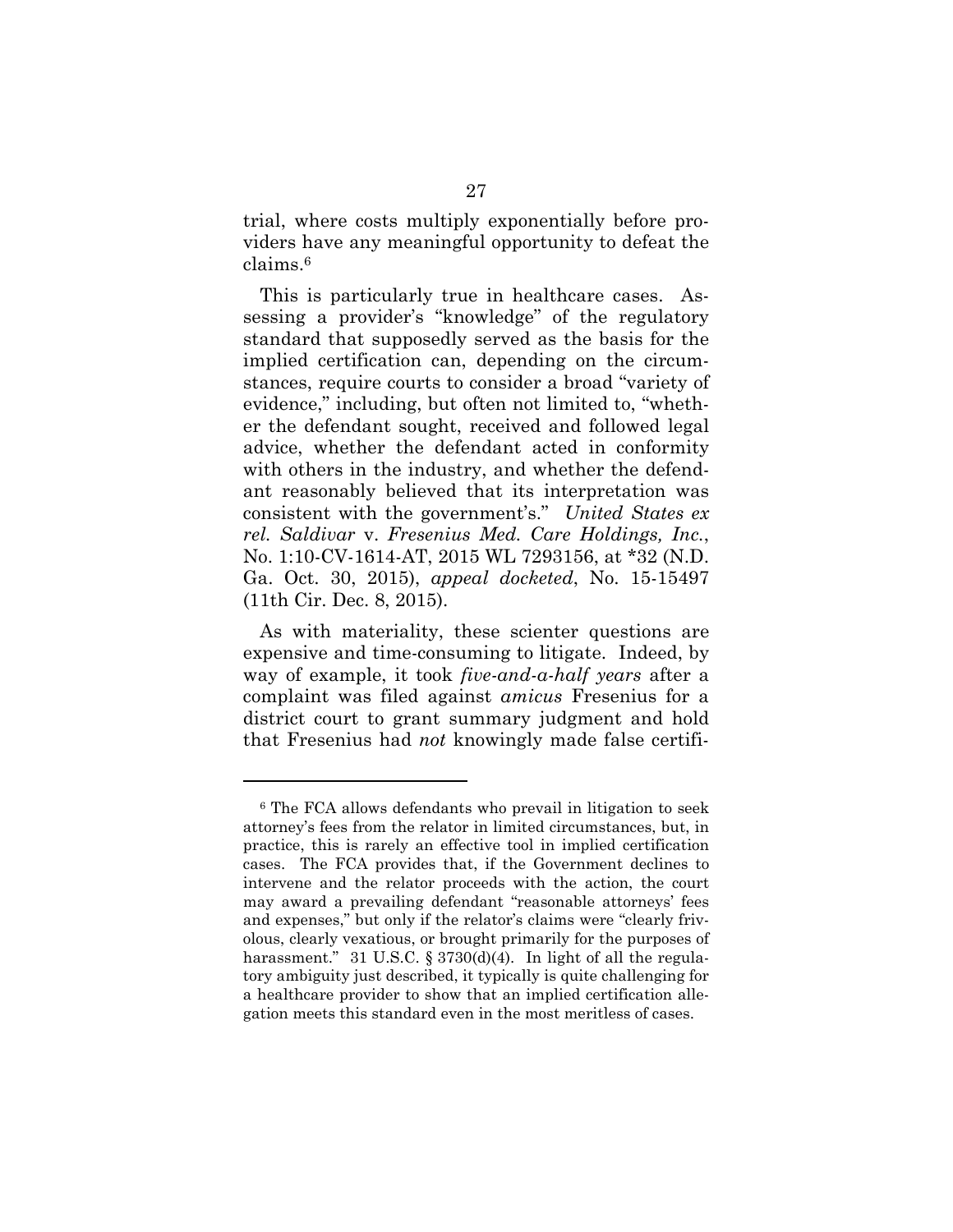cations. *Id.* at \*30. Scienter was hardly an effective gatekeeper against this allegation.

Quite apart from cost, the scienter analysis also requires providers to answer many of the questions that a proper reading of the "falsity" requirement should require the Government to answer in the first instance. In particular, healthcare providers defending against a scienter allegation often contend that their view of the relevant law, even if "erroneous, was not objectively unreasonable." *Safeco Ins. Co. of Am.*  v. *Burr*, 551 U.S. 47, 69 (2007). But that defense even when it is available7—transfers onto providers both the responsibility to clarify ambiguous and often obscure federal program requirements and the burden to defend their interpretations as objectively reasonable. That is unreasonable; it is it is the responsibility of agencies to produce a coherent, transparent set of expectations and obligations after notice to and comment from providers. It makes little sense to tarnish healthcare providers as "fraudsters" based on an interpretation of an ambiguous regulation that may be announced for the first time by a court in the context of litigation.

In sum, neither the materiality nor knowledge elements of the FCA cure the problems raised by the implied certification theory of falsity. The only solution is to restore the FCA to its intended scope as a statute designed to sanction the submission of *false claims*.

<sup>7</sup> Notably, DOJ has argued that a healthcare provider's "objectively reasonable" interpretation of a regulation is *not* alone sufficient to defeat liability. *See*, *e.g.*, U.S. Opp. to Wyeth's Mot. for Summary Judgment at 30–45, *United States ex rel. Kieff* v. *Wyeth*, No. 03-cv-12366 (D. Mass. Dec. 16, 2011) (Dkt. No. 286).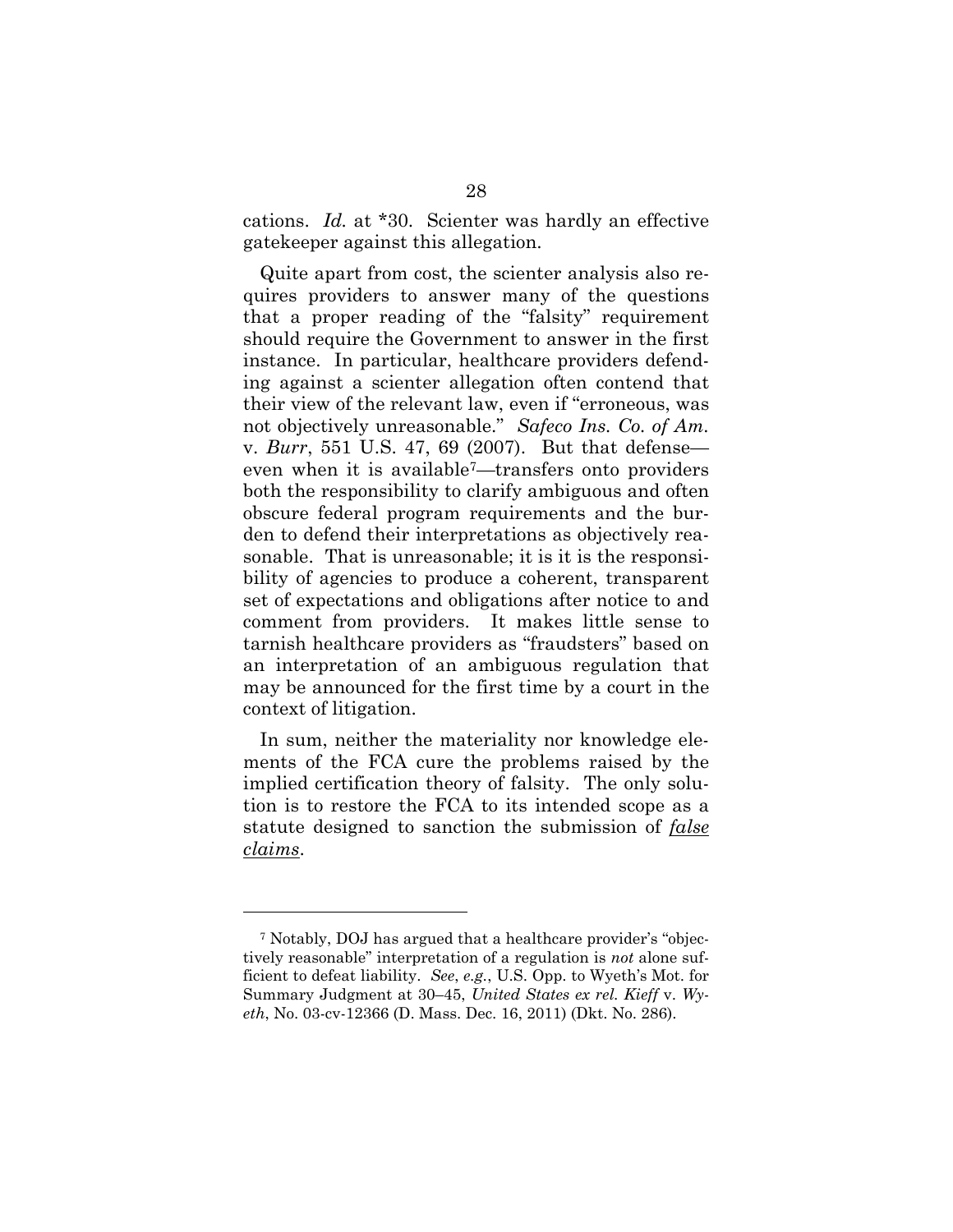### **IV. THE FCA SHOULD BE INTERPRETED AS INTENDED—***i.e.***, TO REQUIRE A CLAIM THAT IS ACTUALLY FALSE OR FRAUDU-LENT.**

As the foregoing makes clear, the implied certification theory has enabled *qui tam* relators and prosecutors to assert alleged violations of the FCA well outside the boundaries of what the FCA permits. The solution to this problem is to reject the theory and to interpret the Act as it was intended to be applied.

1. The FCA prohibits the knowing submission of "a false or fraudulent claim for payment or approval." 31 U.S.C.  $\S 3729(a)(1)(A)$ . The trigger for liability is front-and-center in the statute: there must be, among other elements, a "claim for payment" that is "false or fraudulent." *Id.* The Act does not silently grant relators or the Government license to infer from a claim for payment that the submitter has certified compliance with any and all regulatory standards and contractual provisions that conceivably might apply to its business.

Thus, a proper reading of the FCA carefully cabins what constitutes a "false or fraudulent claim." A claim can be "false or fraudulent" in three scenarios. First, a claim may be false or fraudulent if it misrepresents the goods or services provided. That is, a claim may be "false" if it falsely states the facts (for example, that medical care was provided or that a clinical laboratory service was performed when it was not). Such a circumstance is, indeed, the classic scenario the FCA was designed to target. See, *e.g.*, Cong. Globe, 37th Cong., 3d Sess. 952, 955 (1863) (describing delivery of ammunition "filled not with the proper explosive materials for use, but with sawdust" as a false or fraudulent claim under the FCA).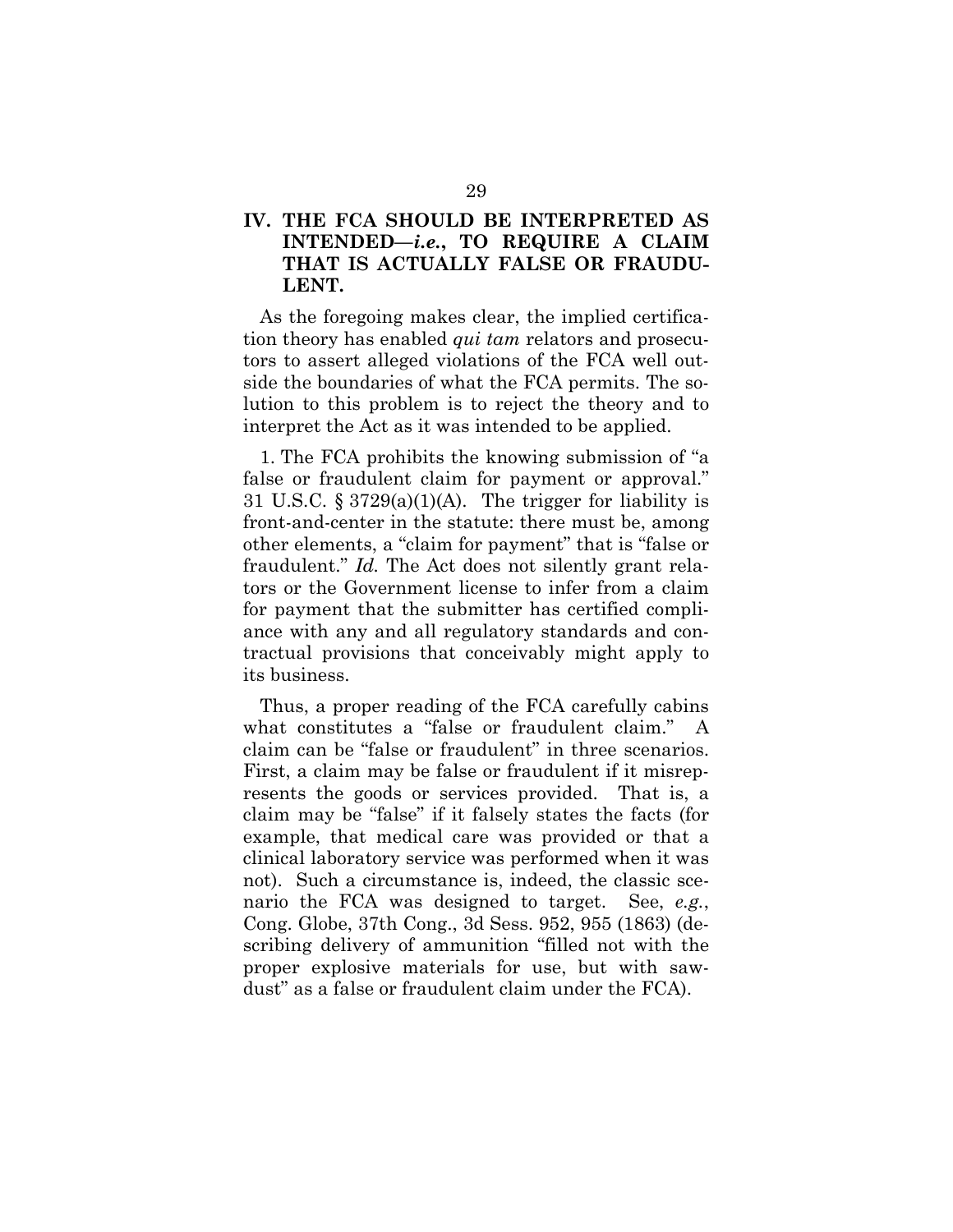Second, a claim may be false or fraudulent if it contains a false certification of compliance with a rule that is *expressly, specifically, and unambiguously* referenced on the claims form and which itself is unambiguous.

Third, a claim may be false or fraudulent if the underlying services were performed in violation of a statute that Congress itself has expressly, specifically, and unambiguously declared renders claims for those services false within the meaning of the FCA. Congress knows precisely how to do this, having amended the Anti-Kickback Statute explicitly to define a claim submitted in violation of that statute as a "false or fraudulent claim" under the FCA. See 42 U.S.C. § 1320a-7b(g) ("[A] claim that includes items or services resulting from a violation of this section constitutes a false or fraudulent claim for purposes of [the FCA].").

This three-part test is simple for courts to apply and easy for providers to understand. Moreover, unlike the endlessly pliable implied certification theory, it provides clear notice of what the FCA prohibits, and therefore avoids the Due Process concerns raised by the implied certification theory. *Fox Television Stations*, 132 S. Ct. at 2317.

2. To ensure clarity and proper notice under the FCA, it is necessary also to ensure that *express* certifications are truly express, otherwise government contractors will continue to face the threat of improperly broad liability under the Act. This is critically important in the healthcare sphere, where providers routinely are required to make hopelessly broad and inherently ambiguous (even meaningless) representations in some existing claim forms. These certifications are far too vague and ambiguous to avoid the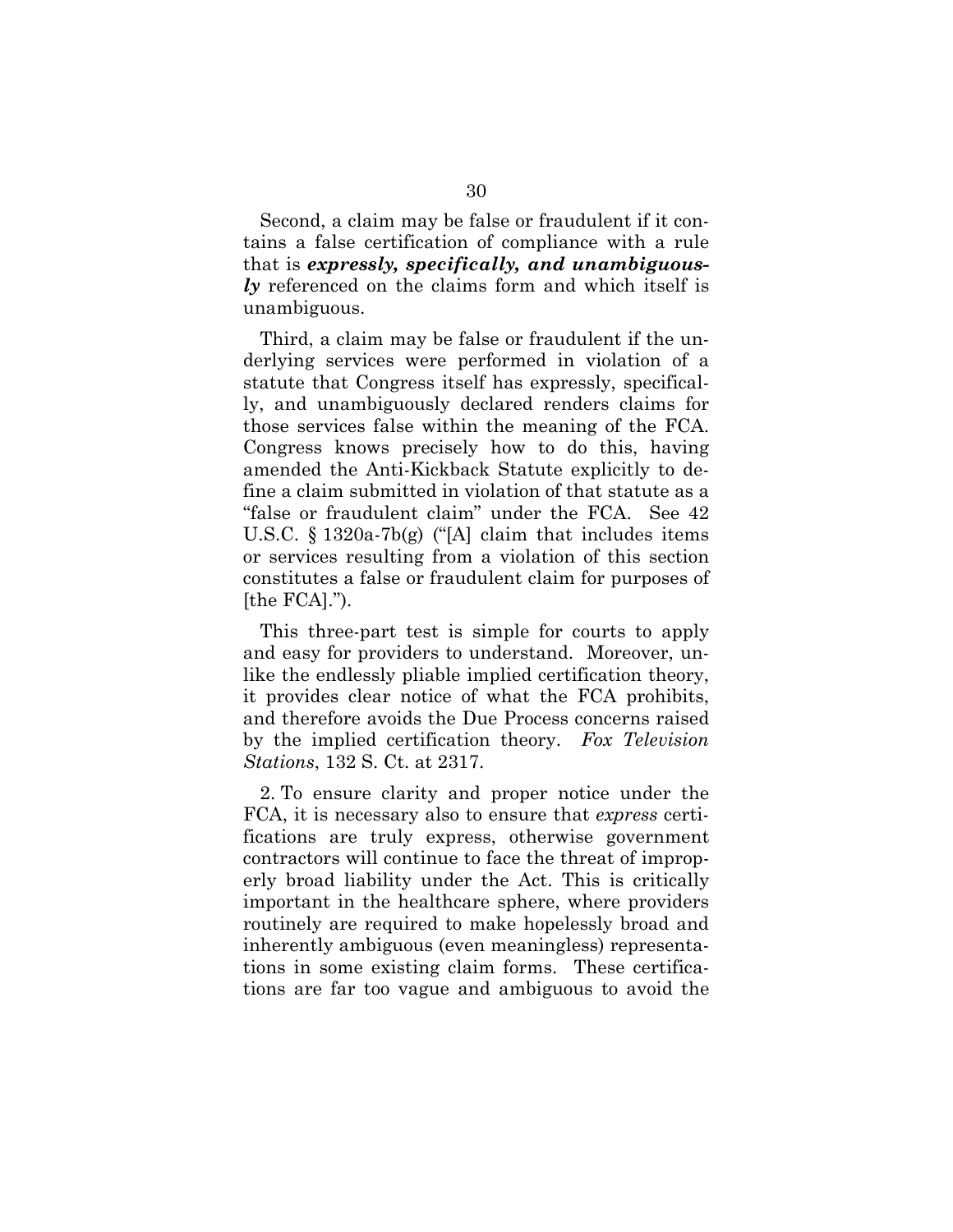Due Process issue, or the threat to the proper functioning of a regulatory regime.

Consider CMS Form 1500, which is the standard claims form that physicians and many other healthcare providers use to submit claims to Medicare, Medicaid, and other federal healthcare programs. *United States ex rel. Cieszyski* v. *LifeWatch Servs., Inc.*, No. 13-cv-4052, 2015 WL 6153937, at \*2 (N.D. Ill. Oct. 19, 2015). It states:

In submitting this claim for payment from federal funds, I certify that: … this claim, whether submitted by me or on my behalf by my designated billing company, complies with *all applicable Medicare and/or Medicaid laws, regulations, and program instructions for payment* including but not limited to the Federal anti-kickback statute and Physician Self-Referral law (commonly known as Stark law).

CMS, Health Insurance Claim Form (Form 1500), https://www.cms.gov/Medicare/CMS-Forms/CMS-

Forms/Downloads/CMS1500.pdf (emphasis added). Although this statement appears on a claims form, because it fails to expressly, specifically, and unambiguously identify relevant prerequisites to payment, it fails to offer providers fair notice. Nonetheless, relators frequently leverage this catch-all provision to transform alleged violations of obscure, ambiguous regulations into alleged acts of fraud. And unfortunately, they have had significant success in convincing courts to adopt this sort of untethered application of the FCA. See, *e.g.*, *Cieszyski*, 2015 WL 6153937 (denying motion to dismiss complaint alleging that defendant defrauded Medicare by submitting Form 1500 when in violation of a Medicare regulation prohibiting technicians located outside the United States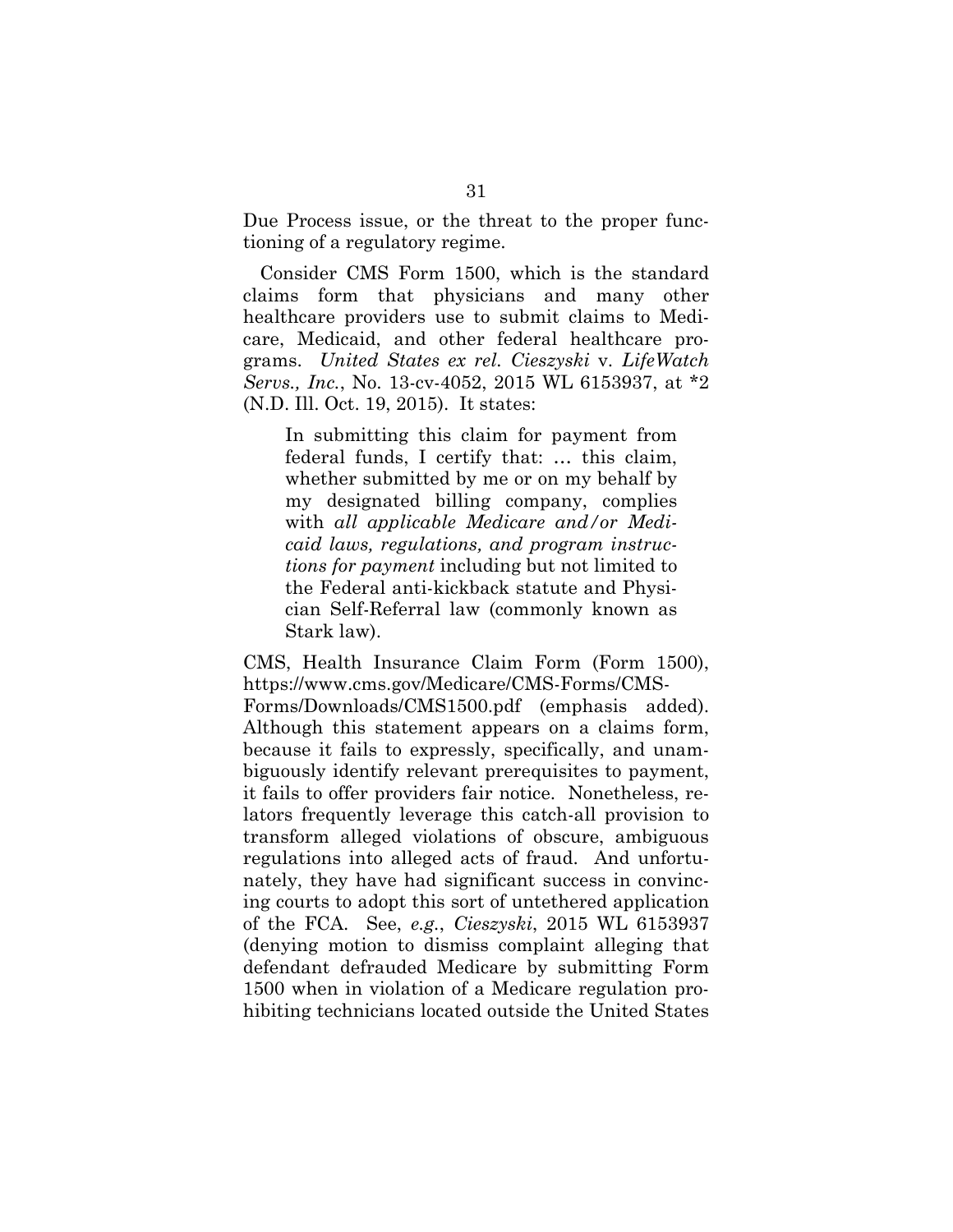from remotely conducting cardiac monitoring tests on patients in U.S. healthcare facilities).

Various iterations of CMS Form 855, which providers complete when applying to participate in the Medicare program, pose related problems. They too contain catch-all provisions that state as follows: "I agree to abide by the Medicare laws, regulations and program instructions that apply," and "I understand that payment of a claim by Medicare is conditioned upon the claim and the underlying transaction complying with such laws, regulations, and program instructions." See CMS, Medicare Enrollment Application, Physicians and Non-Physician Practitioners (Form 855I), https://www.cms.gov/Medicare/CMS-Forms/CMS-Forms/Downloads/cms855i.pdf. Relators routinely latch onto these utterly unbounded, limitless statements in Medicare enrollment forms as the basis for implied certification FCA suits. See*, e.g.*, *United States* v. *Amsurg Corp.*, No. 2:12-CV-02218- TLN, 2014 WL 7336671, \*7 (E.D. Cal. Dec. 24, 2014). Unfortunately, some courts have endorsed this approach. *Id.* ("Although Defendants were not required to submit an explicit certification of compliance along with each claim for payment, the certification is implied in the language of Form 855–B.").

Attaching FCA liability to such a statement is inappropriate for three reasons. First, the statement in the enrollment form is *not* connected to any certification on a claim for payment. Second, the "laws, regulations, and program instructions" language is nonspecific. Third, any theory that holds healthcare providers liable for fraud based on forward-looking promises to comply with *all* applicable Medicare laws and regulations is not express, clear, and unambiguous, and thus "lacks a discerning limiting principle." *Sanford-Brown*, 788 F.3d at 711. As noted, it is im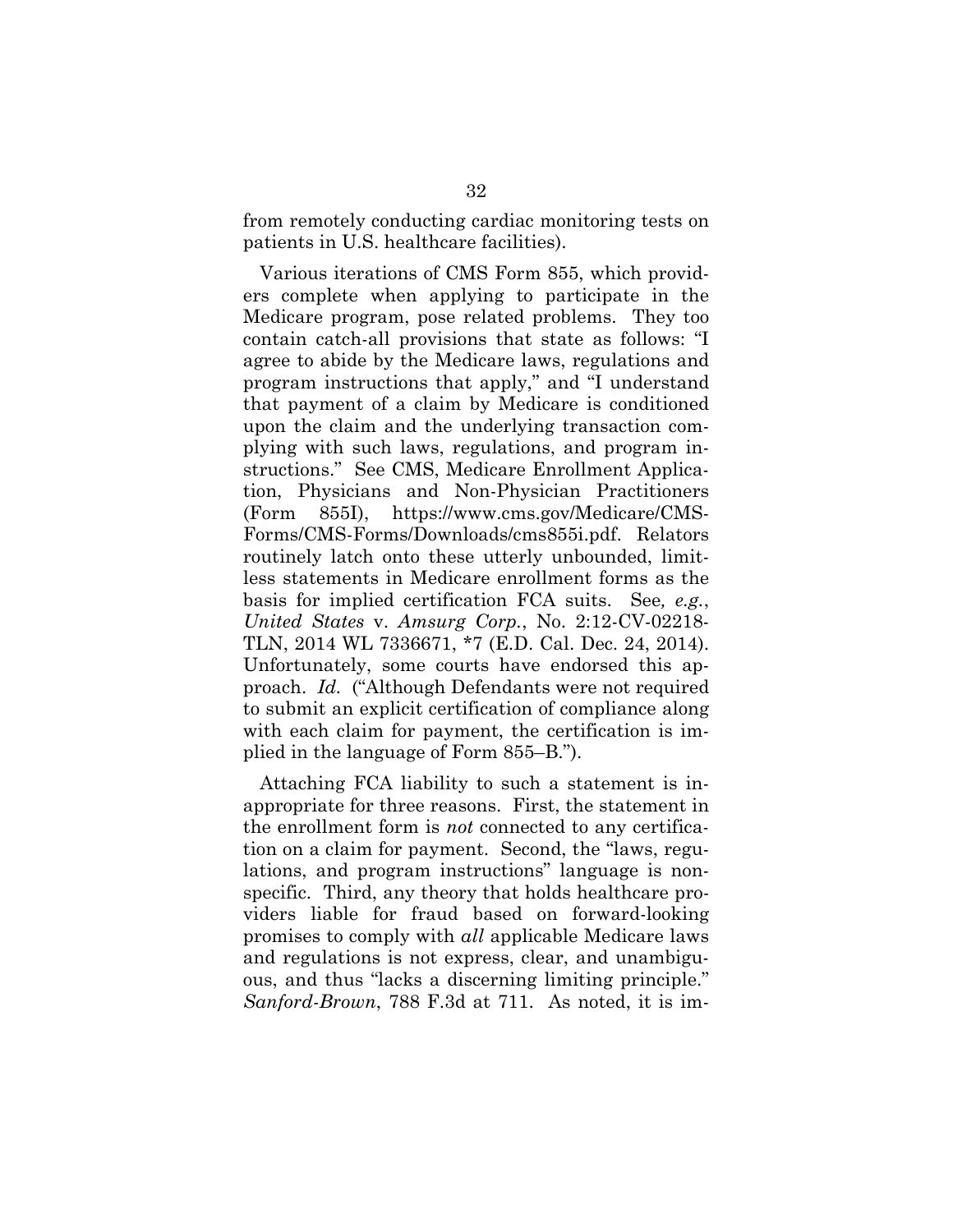possible under this kind of "certification" for a provider to know *ex ante* which of the countless laws and regulations in this broad universe are conditions to payment under the FCA, and which are not.8

\* \* \*

The implied certification regime transforms the FCA into a mechanism for attacking healthcare providers at will, without meaningful notice. Neither the FCA's text nor its purpose supports this interpretation of the Act or Congressional intent. The theory should thus be rejected in favor of an interpretation of the Act such as the one *amici* propose, which steadfastly adheres to the Act's central requirement of a false claim as the cornerstone of liability. Adoption of this interpretation would provide adequate notice, dramatically reduce wasteful and unproductive *qui tam* litigation, allow healthcare providers appropriately to focus their compliance efforts, and ultimately strengthen the federal healthcare system for the benefit of the beneficiaries of that system.

<sup>8</sup> Importantly, under our proposed rule, the statute does not permit providers who lie upon enrolling in federal healthcare programs to avoid liability so long as their subsequent claims for payment are factually accurate. As this Court recognized in *United States* v. *Neifert-White Co.*, 390 U.S. 228 (1968), the FCA permits liability on promissory-estoppel grounds. *Id.* at 232. That subjects a provider to punishment if it makes an express, specific, and unambiguous misrepresentation in an enrollment application, not intending to comply with that certification at the time it makes it, and later submits a claim for payment attempting to benefit from that fraud. Our formulation—like the Act—simply requires that the provider engage in actual "*fraud*[]." *Id.* (emphasis added).